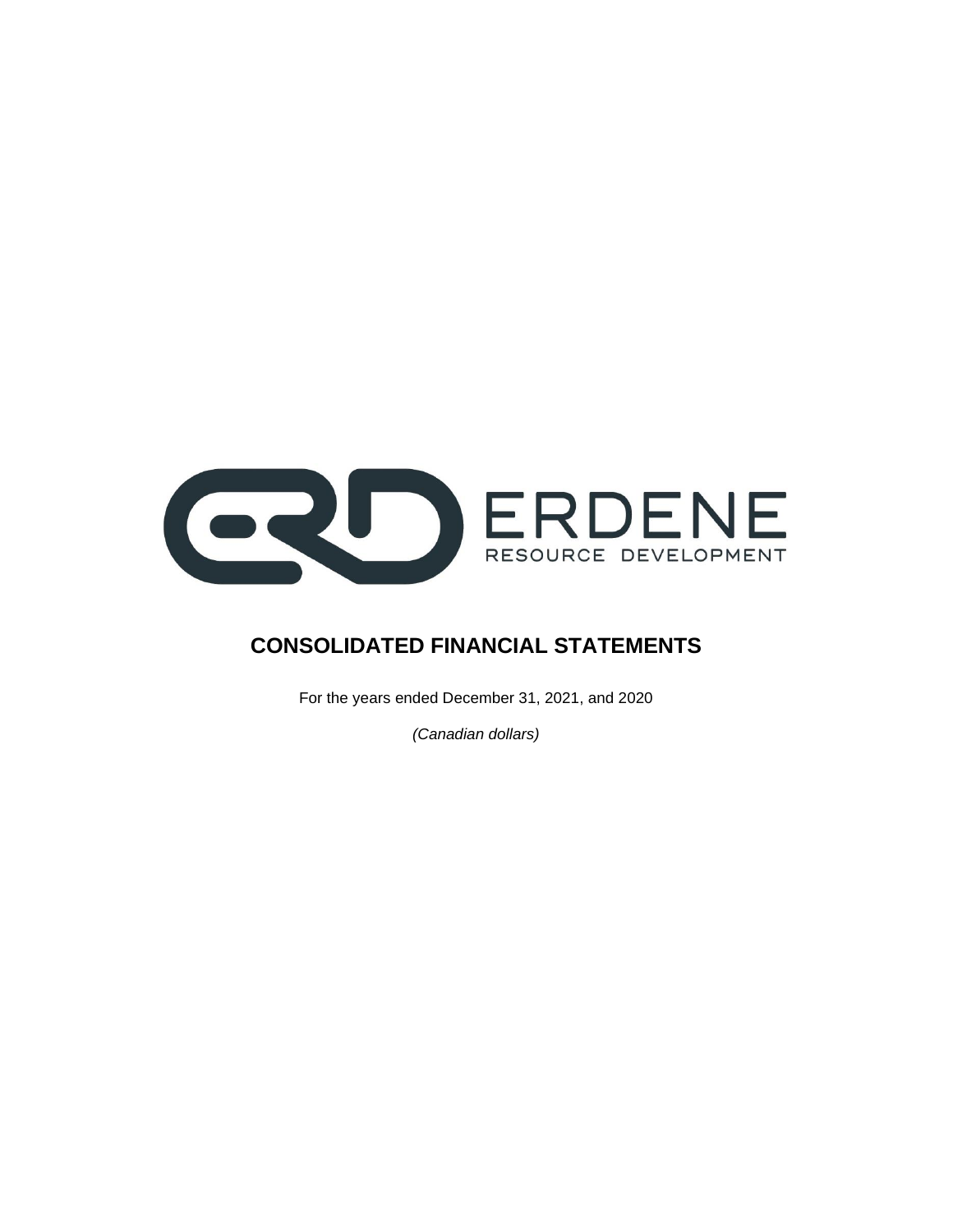

KPMG LLP Purdy's Wharf Tower One 1959 Upper Water Street, Suite 1000 Halifax Nova Scotia B3J 3N2 Canada Tel 902-492-6000 Fax 902-492-1307

## **INDEPENDENT AUDITORS' REPORT**

To the Shareholders of Erdene Resource Development Corporation

## *Opinion*

We have audited the consolidated financial statements of Erdene Resource Development Corporation (the "Entity"), which comprise:

- the consolidated statements of financial position as at December 31, 2021 and December 31, 2020
- the consolidated statements of comprehensive loss for the years then ended
- the consolidated statements of changes in equity for the years then ended
- the consolidated statements of cash flows for the years then ended
- and notes to the consolidated financial statements, including a summary of significant accounting policies

(Hereinafter referred to as the "financial statements").

In our opinion, the accompanying financial statements present fairly, in all material respects, the consolidated financial position of the Entity as at December 31, 2021 and December 31, 2020, and its consolidated financial performance and its consolidated cash flows for the years then ended in accordance with International Financial Reporting Standards ("IFRS").

## *Basis for Opinion*

We conducted our audit in accordance with Canadian generally accepted auditing standards. Our responsibilities under those standards are further described in the "*Auditors' Responsibilities for the Audit of the Financial Statements*" section of our auditors' report.

We are independent of the Entity in accordance with the ethical requirements that are relevant to our audit of the financial statements in Canada and we have fulfilled our other ethical responsibilities in accordance with these requirements.

We believe that the audit evidence we have obtained is sufficient and appropriate to provide a basis for our opinion.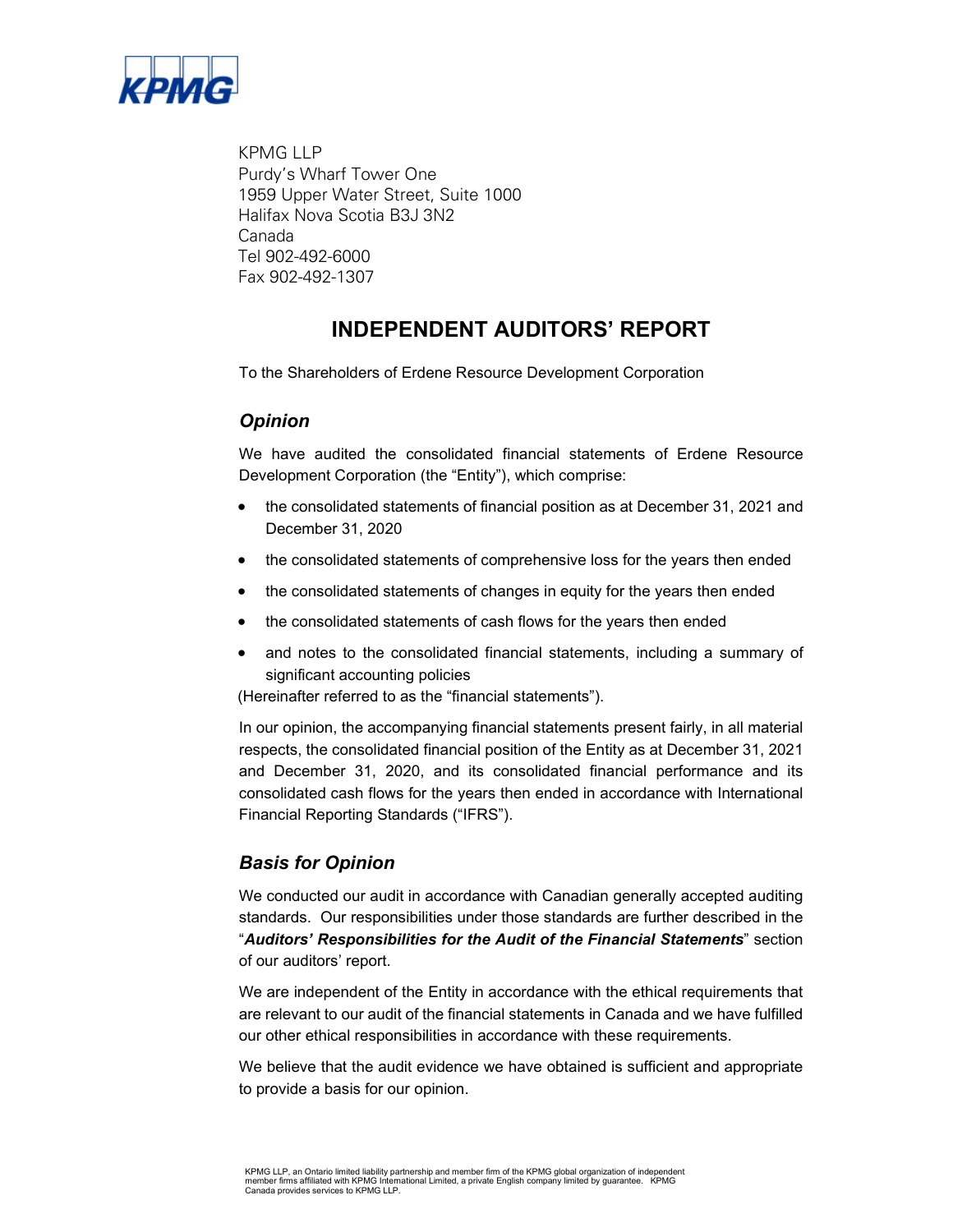

## *Key Audit Matters*

Key audit matters are those matters that, in our professional judgment, were of most significance in our audit of the financial statements for the year ended December 31, 2021.

These matters were addressed in the context of our audit of the financial statements as a whole, and in forming our opinion thereon, and we do not provide a separate opinion on these matters. We have determined the matter described below to be the key audit matter to be communicated in our auditors' report.

### **Evaluation of indicators of impairment for exploration and evaluation assets**

### *Description of the matter:*

We draw attention to Notes 2(c)(ii), 3(d), and 5 of the financial statements. The Entity has exploration and evaluation assets of \$37,928,453. Exploration and evaluation assets are assessed for impairment if facts and circumstances indicate that the carrying amount may exceed its recoverable amount. Judgment is required in determining whether indicators of impairment exist, including factors such as the period for which the Entity has the right to explore, expected renewals of exploration rights, whether substantive expenditures on further exploration and evaluation of resource properties are budgeted and results of exploration and evaluation activities on the exploration and evaluation assets.

### *Why the matter is a key audit matter:*

We identified the evaluation of indicators of impairment for exploration and evaluation assets as a key audit matter. This matter represented an area of significant risk of material misstatement given the magnitude of exploration and evaluation assets. This matter was of most significance due to the judgement required in evaluating the results of our audit procedures to assess the Entity's determination of whether the factors, individually or in the aggregate, resulted in an indicator of impairment.

### *How the matter was addressed in the audit:*

The primary procedures we performed to address this key audit matter included the following:

We assessed the status of the Entity's rights to explore by inspecting license renewals, discussing with management if any rights were not expected to be renewed and inspecting government submissions made during the year.

We compared the actual exploration and evaluation expenditures in 2021 to the budgeted expenditures to assess management's ability to accurately budget.

We read the Entity's exploration and evaluation budget for the upcoming year to determine whether the Entity has plans to incur further exploration and evaluation expenditures.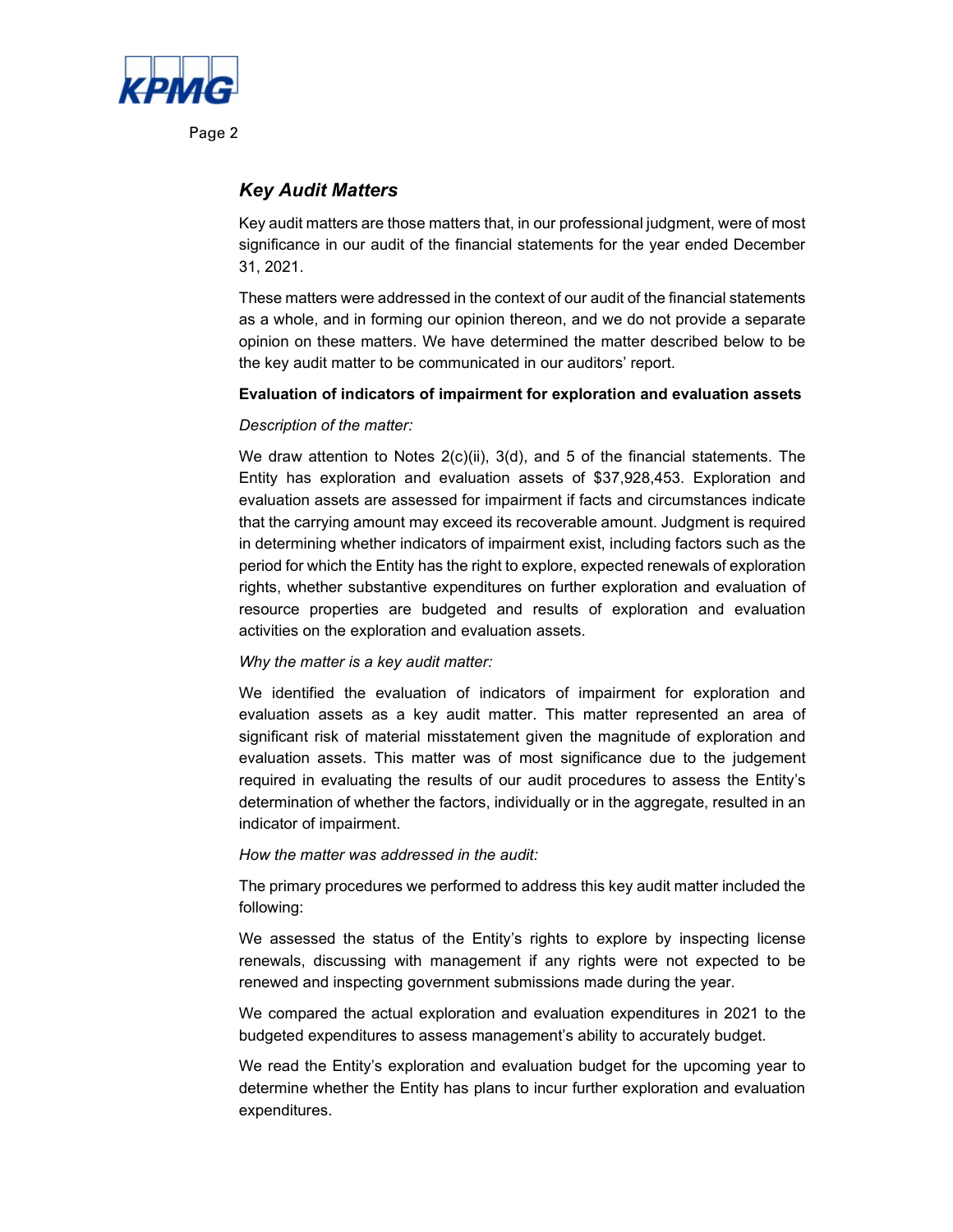

We read information included in the Entity's technical reports and internal communications to assess if the Entity has decided to continue or discontinue exploration for and evaluation of mineral resources in the specific area.

## *Other Information*

Management is responsible for the other information. Other information comprises the information included in Management's Discussion and Analysis filed with the relevant Canadian Securities Commissions.

Our opinion on the financial statements does not cover the other information and we do not and will not express any form of assurance conclusion thereon.

In connection with our audit of the financial statements, our responsibility is to read the other information identified above and, in doing so, consider whether the other information is materially inconsistent with the financial statements or our knowledge obtained in the audit and remain alert for indications that the other information appears to be materially misstated.

We obtained the information included in Management's Discussion and Analysis filed with the relevant Canadian Securities Commissions as at the date of this auditors' report. If, based on the work we have performed on this other information, we conclude that there is a material misstatement of this other information, we are required to report that fact in the auditors' report.

We have nothing to report in this regard.

## *Responsibilities of Management and Those Charged with Governance for the Financial Statements*

Management is responsible for the preparation and fair presentation of the financial statements in accordance with IFRS, and for such internal control as management determines is necessary to enable the preparation of financial statements that are free from material misstatement, whether due to fraud or error.

In preparing the financial statements, management is responsible for assessing the Entity's ability to continue as a going concern, disclosing as applicable, matters related to going concern and using the going concern basis of accounting unless management either intends to liquidate the Entity or to cease operations, or has no realistic alternative but to do so.

Those charged with governance are responsible for overseeing the Entity's financial reporting process.

## *Auditors' Responsibilities for the Audit of the Financial Statements*

Our objectives are to obtain reasonable assurance about whether the financial statements as a whole are free from material misstatement, whether due to fraud or error, and to issue an auditors' report that includes our opinion.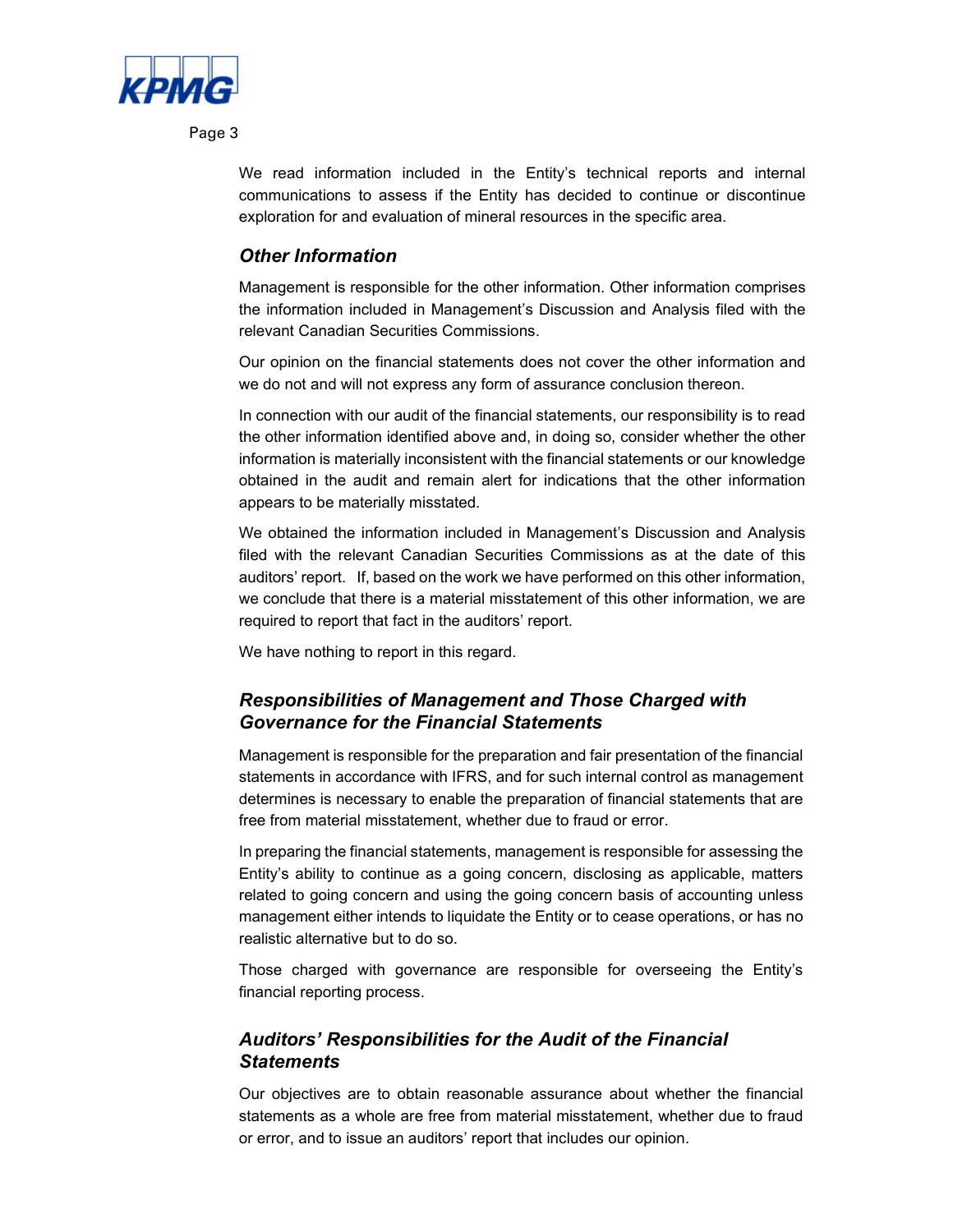

Reasonable assurance is a high level of assurance, but is not a guarantee that an audit conducted in accordance with Canadian generally accepted auditing standards will always detect a material misstatement when it exists.

Misstatements can arise from fraud or error and are considered material if, individually or in the aggregate, they could reasonably be expected to influence the economic decisions of users taken on the basis of the financial statements.

As part of an audit in accordance with Canadian generally accepted auditing standards, we exercise professional judgment and maintain professional skepticism throughout the audit.

We also:

Identify and assess the risks of material misstatement of the financial statements, whether due to fraud or error, design and perform audit procedures responsive to those risks, and obtain audit evidence that is sufficient and appropriate to provide a basis for our opinion.

The risk of not detecting a material misstatement resulting from fraud is higher than for one resulting from error, as fraud may involve collusion, forgery, intentional omissions, misrepresentations, or the override of internal control.

- Obtain an understanding of internal control relevant to the audit in order to design audit procedures that are appropriate in the circumstances, but not for the purpose of expressing an opinion on the effectiveness of the Entity's internal control.
- Evaluate the appropriateness of accounting policies used and the reasonableness of accounting estimates and related disclosures made by management.
- Conclude on the appropriateness of management's use of the going concern basis of accounting and, based on the audit evidence obtained, whether a material uncertainty exists related to events or conditions that may cast significant doubt on the Entity's ability to continue as a going concern. If we conclude that a material uncertainty exists, we are required to draw attention in our auditors' report to the related disclosures in the financial statements or, if such disclosures are inadequate, to modify our opinion. Our conclusions are based on the audit evidence obtained up to the date of our auditors' report. However, future events or conditions may cause the Entity to cease to continue as a going concern.
- Evaluate the overall presentation, structure and content of the financial statements, including the disclosures, and whether the financial statements represent the underlying transactions and events in a manner that achieves fair presentation.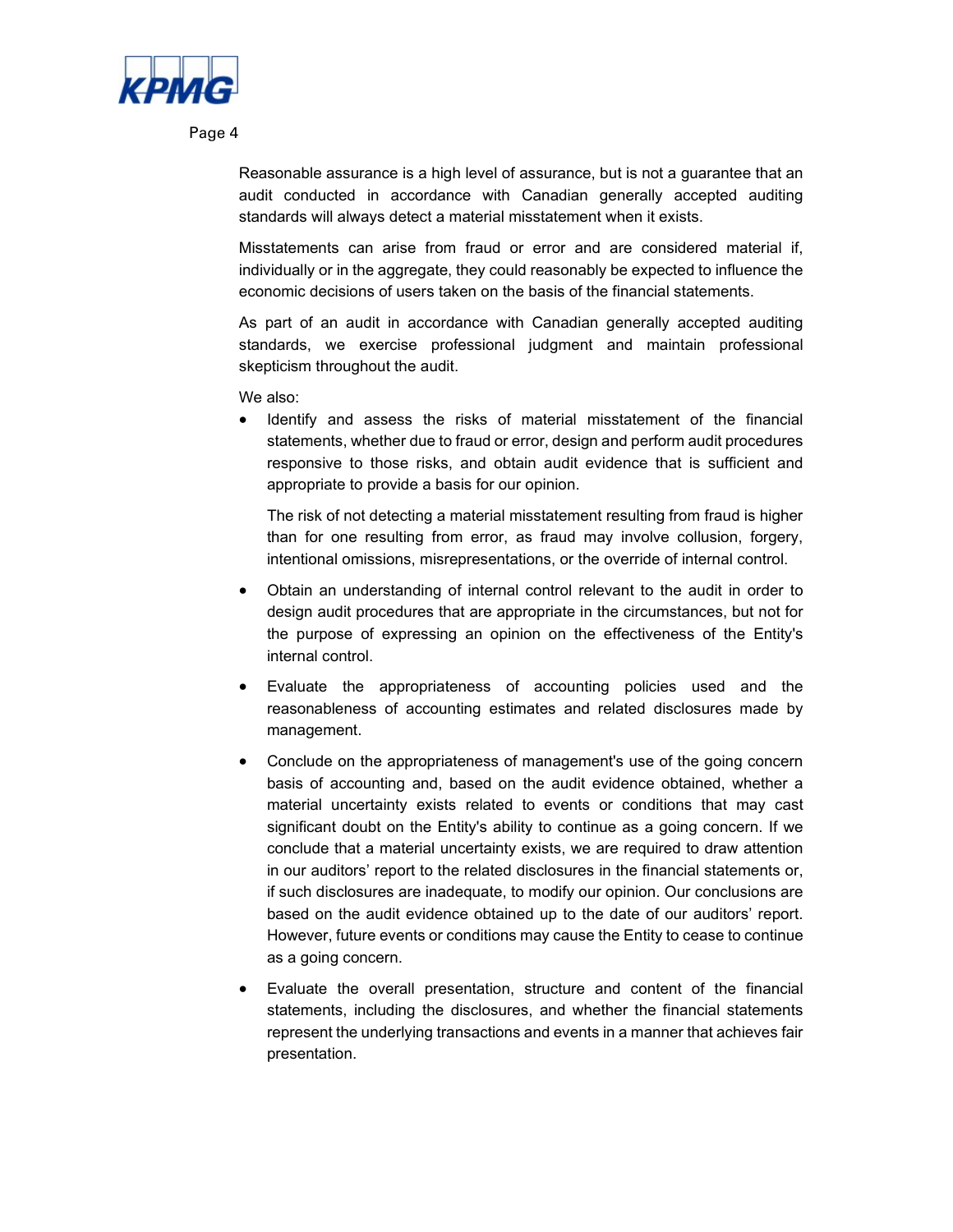

- Communicate with those charged with governance regarding, among other matters, the planned scope and timing of the audit and significant audit findings, including any significant deficiencies in internal control that we identify during our audit.
- Provide those charged with governance with a statement that we have complied with relevant ethical requirements regarding independence, and communicate with them all relationships and other matters that may reasonably be thought to bear on our independence, and where applicable, related safeguards.
- Determine, from the matters communicated with those charged with governance, those matters that were of most significance in the audit of the financial statements of the current period and are therefore the key audit matters. We describe these matters in our auditors' report unless law or regulation precludes public disclosure about the matter or when, in extremely rare circumstances, we determine that a matter should not be communicated in our auditors' report because the adverse consequences of doing so would reasonably be expected to outweigh the public interest benefits of such communication.

The engagement partner on the audit resulting in this auditors' report is Carey Blair

KPMG LLP

Chartered Professional Accountants Halifax, Canada March 8, 2022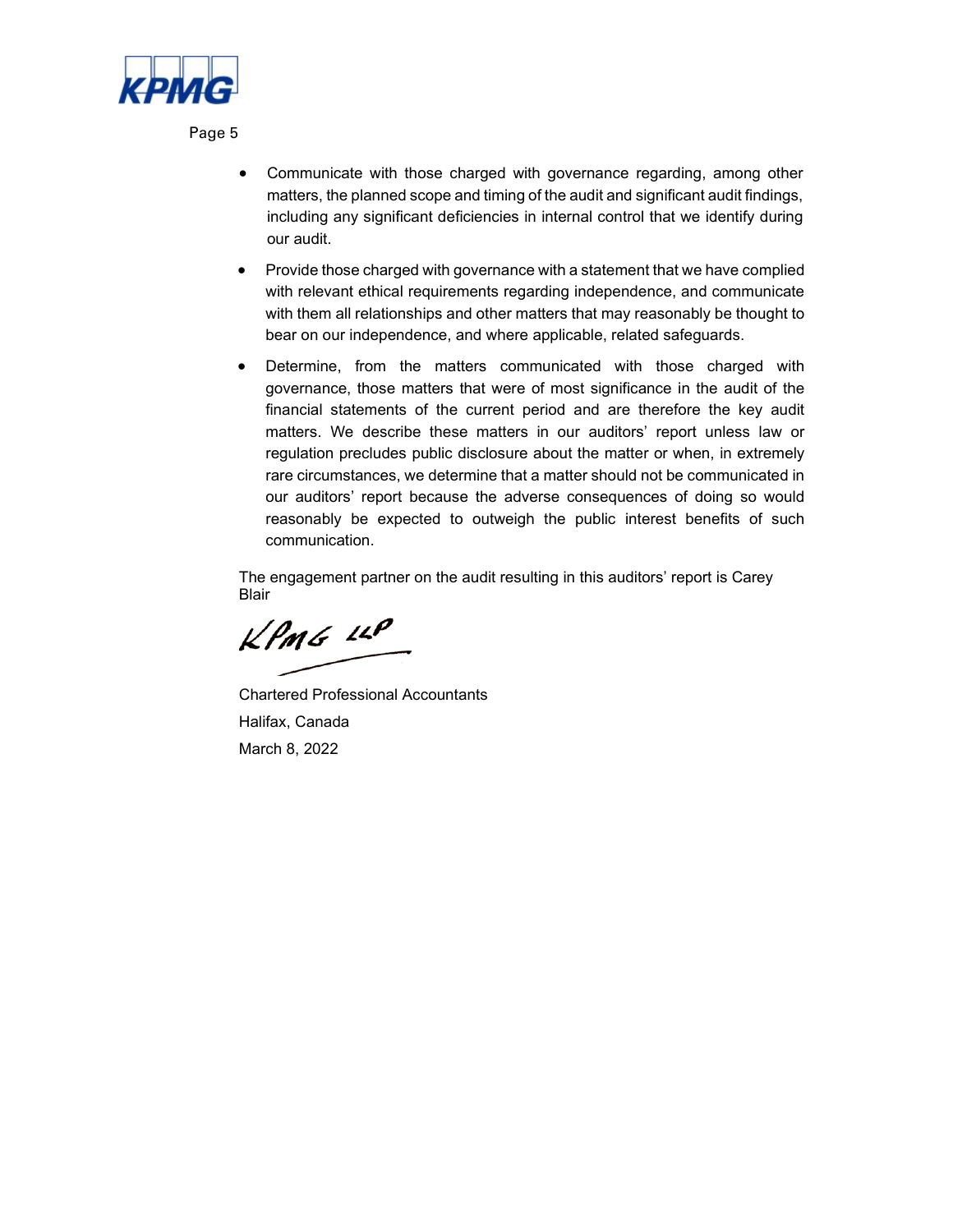**Consolidated Statements of Financial Position**

(Canadian dollars)

|                                      |              | December 31,      | December 31, |                 |  |  |
|--------------------------------------|--------------|-------------------|--------------|-----------------|--|--|
|                                      | <b>Notes</b> | 2021              |              | 2020            |  |  |
|                                      |              |                   |              |                 |  |  |
| <b>Assets</b>                        |              |                   |              |                 |  |  |
| Cash and cash equivalents            |              | \$<br>7,063,051   | \$           | 12,800,728      |  |  |
| Receivables                          |              | 23,784            |              | 89,344          |  |  |
| Prepaid expenses                     |              | 1,012,450         |              | 212,479         |  |  |
| <b>Current assets</b>                |              | 8,099,285         |              | 13,102,551      |  |  |
|                                      |              |                   |              |                 |  |  |
| Exploration and evaluation assets    | 5            | 37,928,453        |              | 29,364,155      |  |  |
| Right-of-use assets                  | 6            | 143,200           |              | 107,693         |  |  |
| Property, plant and equipment        | 7            | 373,379           |              | 239,431         |  |  |
| Non-current assets                   |              | 38,445,032        |              | 29,711,279      |  |  |
|                                      |              |                   |              |                 |  |  |
| <b>Total Assets</b>                  |              | \$<br>46,544,317  | \$           | 42,813,830      |  |  |
|                                      |              |                   |              |                 |  |  |
| <b>Liabilities and Equity</b>        |              |                   |              |                 |  |  |
| Trade and other payables             |              | \$<br>660,456     | \$           | 582,356         |  |  |
| Lease liabilities                    | 6            | 65,560            |              | 27,853          |  |  |
| <b>Current liabilities</b>           |              | 726,016           |              | 610,209         |  |  |
|                                      |              |                   |              |                 |  |  |
| Lease liabilities                    | 6            | 86,281            |              | 85,699          |  |  |
| Non-current liabilities              |              | 86,281            |              | 85,699          |  |  |
|                                      |              |                   |              |                 |  |  |
| <b>Total Liabilities</b>             |              | 812,297           |              | 695,908         |  |  |
|                                      |              |                   |              |                 |  |  |
| <b>Shareholders' Equity</b>          |              |                   |              |                 |  |  |
| Share capital                        | 11           | \$<br>145,153,510 | \$           | 136,618,086     |  |  |
| Contributed surplus                  | 11           | 26,648,556        |              | 25,937,667      |  |  |
| Accumulated other comprehensive loss |              | (3,026,358)       |              | (2,964,666)     |  |  |
| <b>Deficit</b>                       |              | (123, 043, 688)   |              | (117, 473, 165) |  |  |
| <b>Total Shareholders' Equity</b>    |              | 45,732,020        |              | 42,117,922      |  |  |
|                                      |              |                   |              |                 |  |  |
| <b>Total Liabilities and Equity</b>  |              | \$<br>46,544,317  | \$           | 42,813,830      |  |  |

Commitments (Note 8)

The accompanying notes are an integral part of these consolidated financial statements.

Approved on behalf of the Board:

*Signed "Peter C. Akerley"*

Director

*Signed "John P. Byrne"*

\_\_\_\_\_\_\_\_\_\_\_\_\_\_\_\_\_\_\_\_\_\_\_\_\_\_\_\_\_\_\_\_\_ Director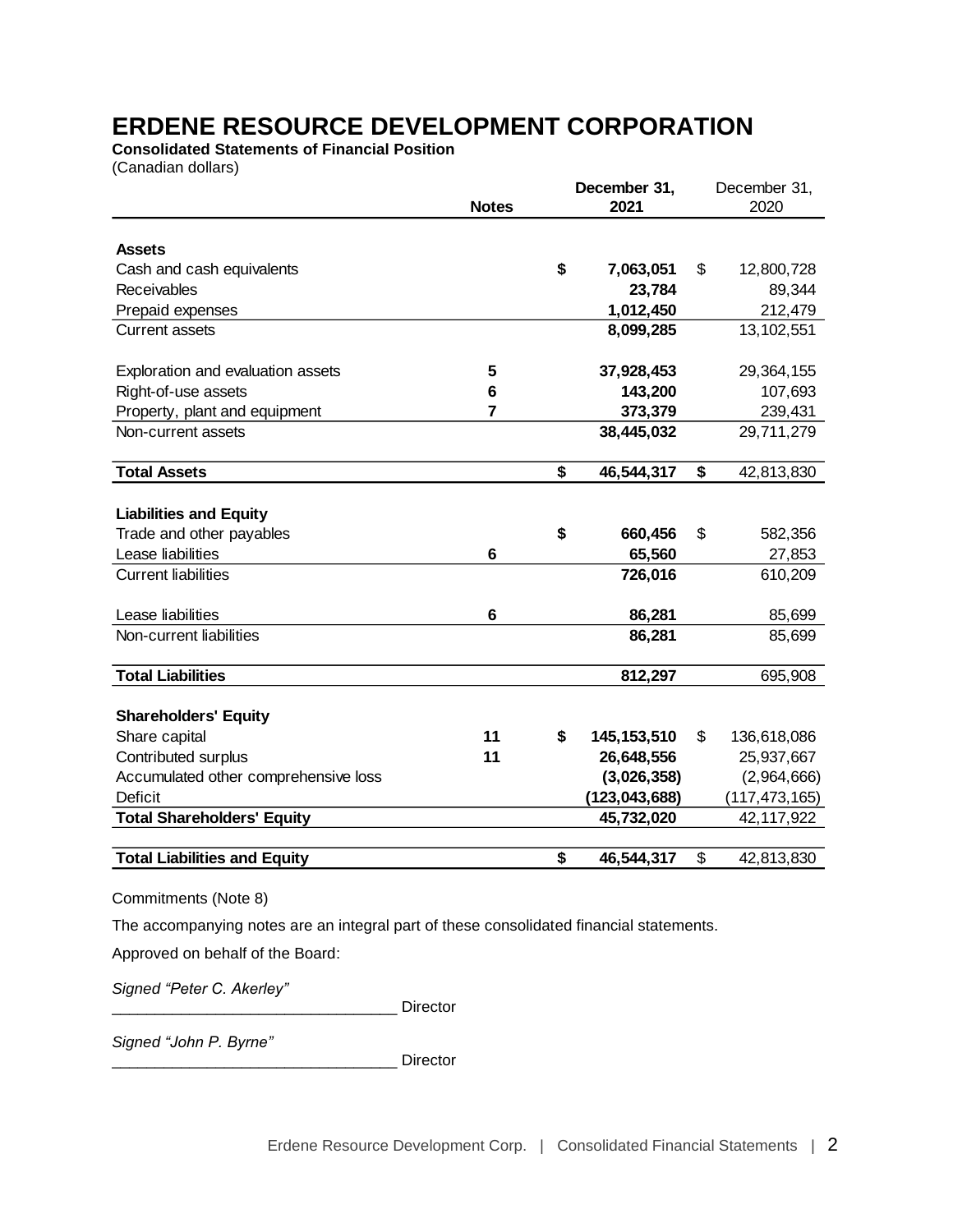**Consolidated Statements of Comprehensive Loss** (Canadian dollars)

|                                                |              |                 | For the years ended |              |  |  |
|------------------------------------------------|--------------|-----------------|---------------------|--------------|--|--|
|                                                |              |                 | December 31,        |              |  |  |
|                                                | <b>Notes</b> | 2021            |                     | 2020         |  |  |
| <b>Operating Expenses</b>                      |              |                 |                     |              |  |  |
| Exploration and evaluation                     | 12           | \$<br>3,745,840 | \$                  | 1,372,811    |  |  |
| Corporate and administration                   | 13           | 1,973,800       |                     | 1,868,905    |  |  |
| Loss from operating activities                 |              | 5,719,640       |                     | 3,241,716    |  |  |
| Finance income                                 |              | (55, 015)       |                     | (62, 858)    |  |  |
| Interest expense                               |              | 9,335           |                     | 1,661,960    |  |  |
| Change in fair value of convertible loan       | 9            |                 |                     | 8,412,081    |  |  |
| Foreign exchange gain                          |              | (103, 437)      |                     | (136, 541)   |  |  |
| <b>Net Loss</b>                                |              | \$<br>5,570,523 | \$                  | 13,116,358   |  |  |
|                                                |              |                 |                     |              |  |  |
| Other comprehensive loss:                      |              |                 |                     |              |  |  |
| Foreign currency translation difference        |              |                 |                     |              |  |  |
| arising on translation of foreign subsidiaries |              | 61,692          |                     | 1,006,050    |  |  |
| <b>Other Comprehensive Loss</b>                |              | 61,692          |                     | 1,006,050    |  |  |
| <b>Total Comprehensive Loss</b>                |              | \$<br>5,632,215 | \$                  | 14, 122, 408 |  |  |
|                                                |              |                 |                     |              |  |  |
| Basic and diluted loss per share               |              | \$<br>0.02      | \$                  | 0.06         |  |  |
| Basic weighted average number                  |              |                 |                     |              |  |  |
| of shares outstanding                          |              | 276, 139, 787   |                     | 216,535,792  |  |  |

The accompanying notes are an integral part of these consolidated financial statements.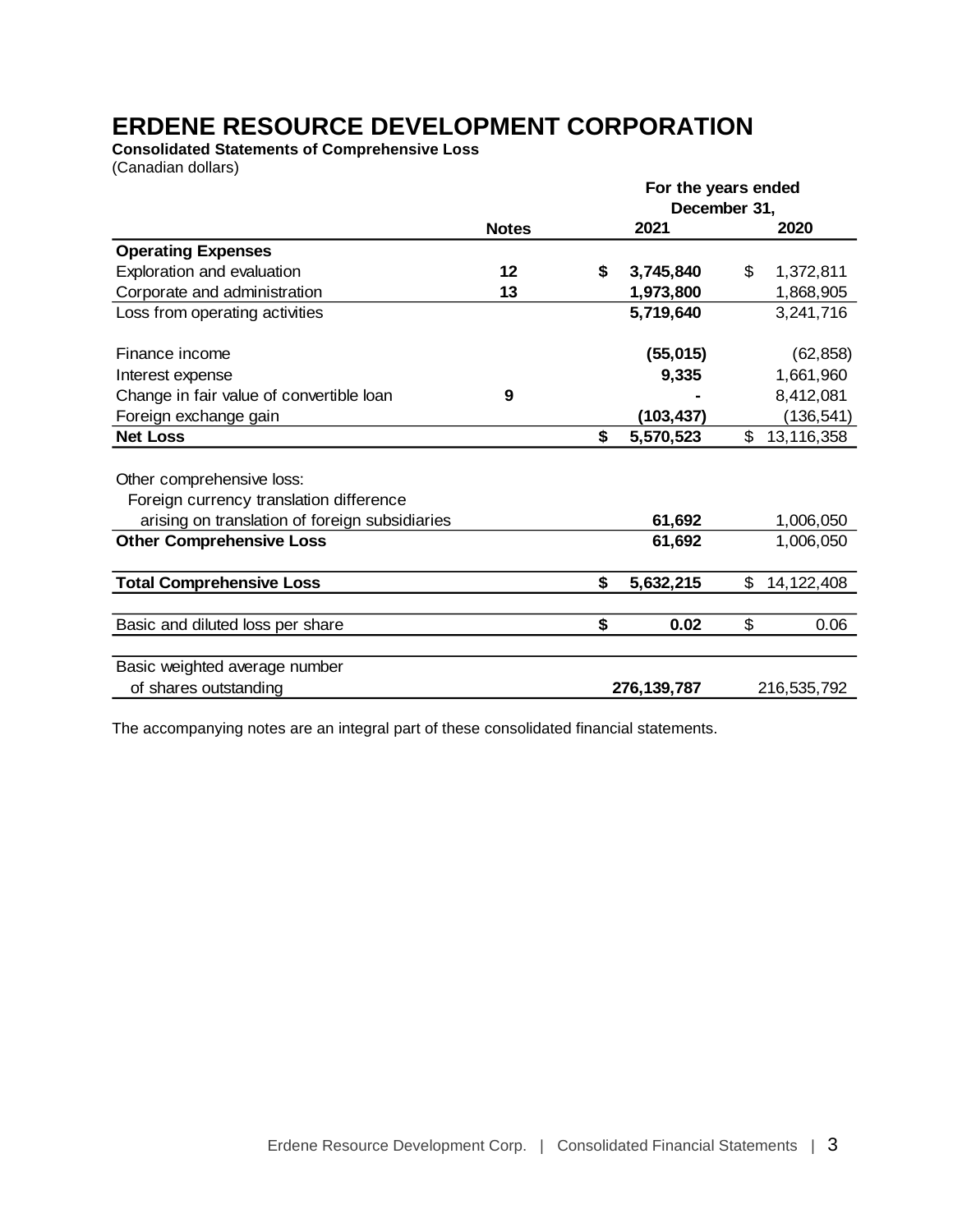**Consolidated Statements of Changes in Equity (Canadian dollars)**

|                                                | <b>Notes</b> | Number of shares | Share capital     |    | <b>Contributed surplus</b> | <b>Accumulated other</b><br>comprehensive loss | <b>Deficit</b>        |      | <b>Total equity</b> |
|------------------------------------------------|--------------|------------------|-------------------|----|----------------------------|------------------------------------------------|-----------------------|------|---------------------|
| Balance at January 1, 2020                     |              | 191,068,490      | \$<br>109,466,565 | \$ | 16,829,920                 | \$<br>$(1,958,616)$ \$                         | (104, 356, 807)       | \$   | 19,981,062          |
| Total comprehensive loss for the period:       |              |                  |                   |    |                            |                                                |                       |      |                     |
| Net loss                                       |              |                  |                   |    |                            |                                                | (13, 116, 358)        |      | (13, 116, 358)      |
| Other comprehensive loss                       |              |                  |                   |    |                            | (1,006,050)                                    |                       |      | (1,006,050)         |
| Private placements, net of share issue costs   | 11           | 44,444,441       | 10,727,732        |    | 8,206,644                  |                                                |                       |      | 18,934,376          |
| Issue of shares on convertible loan conversion | 9            | 30,043,290       | 15,768,935        |    |                            |                                                |                       |      | 15,768,935          |
| Options exercised                              | 11           | 2,175,000        | 521,890           |    | (177, 590)                 |                                                |                       |      | 344,300             |
| Issue of shares from DSU plan                  | 11           | 719,212          | 132,964           |    | (132, 964)                 |                                                |                       |      |                     |
| Share-based compensation                       |              |                  |                   |    | 1,211,657                  |                                                |                       |      | 1,211,657           |
| <b>Total transactions with owners</b>          |              | 77,381,943       | 27, 151, 521      |    | 9,107,747                  |                                                |                       |      | 36,259,268          |
| Balance at December 31, 2020                   |              | 268,450,433      | \$<br>136,618,086 | \$ | 25,937,667                 | \$<br>(2,964,666)                              | \$<br>(117, 473, 165) | -S   | 42,117,922          |
| Balance at January 1, 2021                     |              | 268,450,433      | \$<br>136,618,086 | \$ | 25,937,667                 | \$<br>(2,964,666)                              | \$<br>(117, 473, 165) | -\$  | 42,117,922          |
| Total comprehensive loss for the period:       |              |                  |                   |    |                            |                                                |                       |      |                     |
| <b>Net loss</b>                                |              |                  |                   |    |                            |                                                | (5,570,523)           |      | (5,570,523)         |
| Other comprehensive loss                       |              |                  |                   |    |                            | (61, 692)                                      |                       |      | (61, 692)           |
| Private placements, net of share issue costs   | 11           | 17,484,662       | 5,593,409         |    |                            |                                                |                       |      | 5,593,409           |
| <b>Options exercised</b>                       | 11           | 900,000          | 492,275           |    | (173, 875)                 |                                                |                       |      | 318,400             |
| <b>Warrants exercised</b>                      | 11           | 7,544,750        | 2,449,740         |    | (186, 314)                 |                                                |                       |      | 2,263,426           |
| Share-based compensation                       |              |                  |                   |    | 1,071,078                  | ٠                                              | ۰                     |      | 1,071,078           |
| <b>Total transactions with owners</b>          |              | 25,929,412       | 8,535,424         |    | 710,889                    | $\blacksquare$                                 | ä,                    |      | 9,246,313           |
| Balance at December 31, 2021                   |              | 294,379,845      | \$<br>145,153,510 | S  | 26,648,556                 | \$<br>(3,026,358)                              | \$<br>(123, 043, 688) | - \$ | 45,732,020          |

The accompanying notes are an integral part of these consolidated financial statements.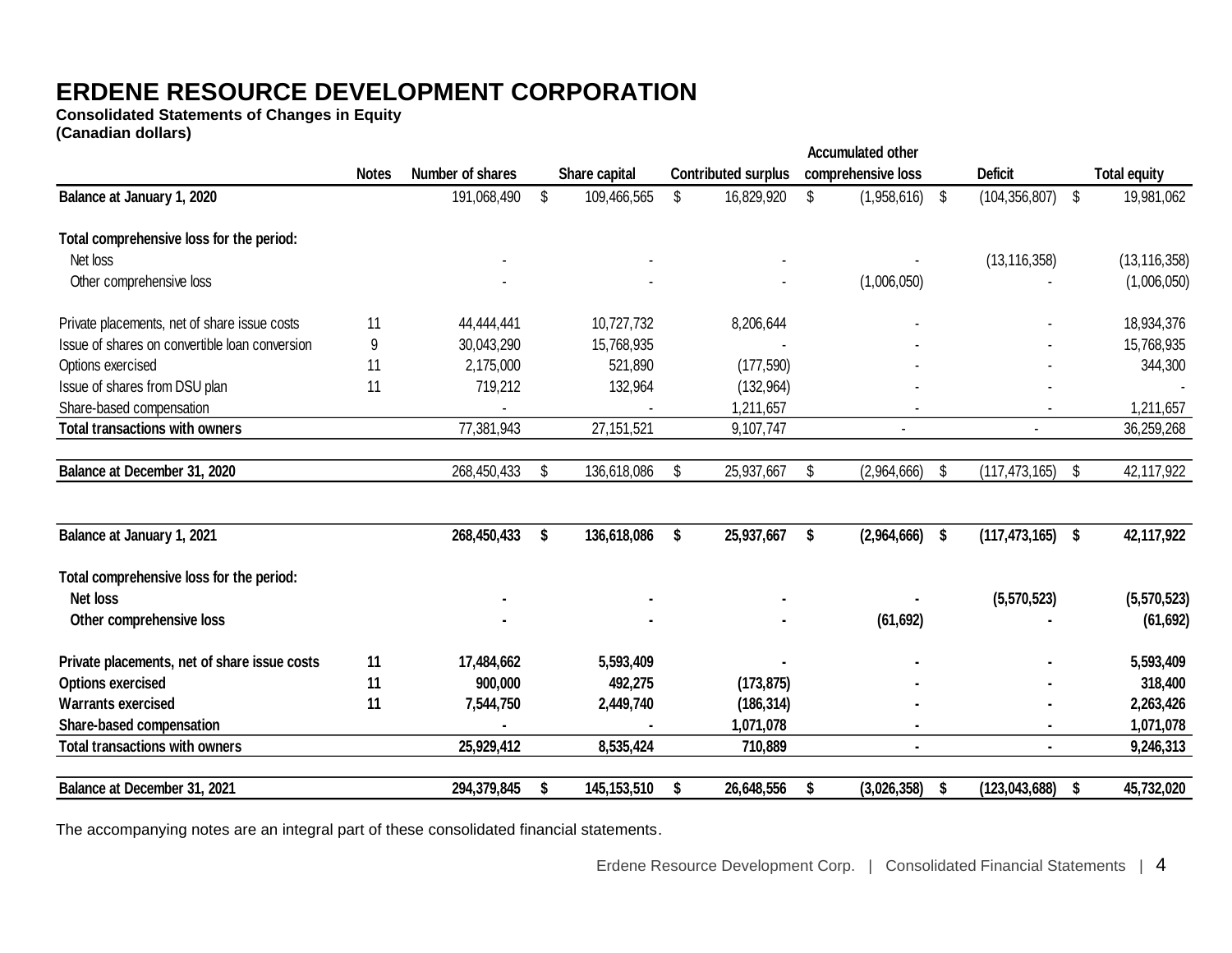**Consolidated Statements of Cash Flows** (Canadian dollars)

|                                                   |              | For the years ended    |                |  |  |  |  |
|---------------------------------------------------|--------------|------------------------|----------------|--|--|--|--|
|                                                   |              | December 31,           |                |  |  |  |  |
|                                                   | <b>Notes</b> | 2021                   | 2020           |  |  |  |  |
| Cash flows from (used in) operating activities:   |              |                        |                |  |  |  |  |
| Net loss                                          |              | \$<br>$(5,570,523)$ \$ | (13, 116, 358) |  |  |  |  |
| Items not involving cash:                         |              |                        |                |  |  |  |  |
| Depreciation and amortization                     |              | 82,448                 | 54,391         |  |  |  |  |
| Share-based compensation                          |              | 1,071,078              | 1,211,657      |  |  |  |  |
| Finance income                                    |              | (55, 015)              | (62, 858)      |  |  |  |  |
| Interest expense                                  | 9            |                        | 1,653,178      |  |  |  |  |
| Foreign exchange not related to cash              |              | (103, 437)             | (136, 541)     |  |  |  |  |
| Fair value change on convertible loan             |              |                        | 8,412,081      |  |  |  |  |
| Change in non-cash operating working capital      |              | (669, 081)             | (172, 509)     |  |  |  |  |
| Cash flows used in operating activities           |              | (5, 244, 530)          | (2, 156, 959)  |  |  |  |  |
|                                                   |              |                        |                |  |  |  |  |
| Cash flows from (used in) financing activities:   |              |                        |                |  |  |  |  |
| Issue of common shares, net of issue costs        | 11           | 5,593,409              | 18,934,376     |  |  |  |  |
| Proceeds on exercise of stock options             | 11           | 318,400                | 344,300        |  |  |  |  |
| Proceeds on exercise of warrants                  | 11           | 2,263,426              |                |  |  |  |  |
| Repayment of lease liability                      |              | (35, 857)              | (25, 697)      |  |  |  |  |
| Interest paid on convertible loan                 | 9            |                        | (608, 302)     |  |  |  |  |
| Cash flows from financing activities              |              | 8,139,378              | 18,644,677     |  |  |  |  |
|                                                   |              |                        |                |  |  |  |  |
| Cash flows from (used in) investing activities:   |              |                        |                |  |  |  |  |
| Expenditures on exploration and evaluation assets | 5            | (8,646,027)            | (8,873,361)    |  |  |  |  |
| Expenditures on property, plant and equipment     | 7            | (179, 329)             | (175, 630)     |  |  |  |  |
| Interest received                                 |              | 55,015                 | 62,858         |  |  |  |  |
| Cash flows used in investing activities           |              | (8,770,341)            | (8,986,133)    |  |  |  |  |
|                                                   |              |                        |                |  |  |  |  |
| Effect of exchange rate changes on cash balances  |              | 137,816                | 192,280        |  |  |  |  |
|                                                   |              |                        |                |  |  |  |  |
| (Decrease) increase in cash and cash equivalents  |              | (5,737,677)            | 7,693,865      |  |  |  |  |
| Cash and cash equivalents, beginning of period    |              | 12,800,728             | 5,106,863      |  |  |  |  |
| Cash and cash equivalents, end of period          |              | \$<br>7,063,051<br>\$  | 12,800,728     |  |  |  |  |

The accompanying notes are an integral part of these consolidated financial statements.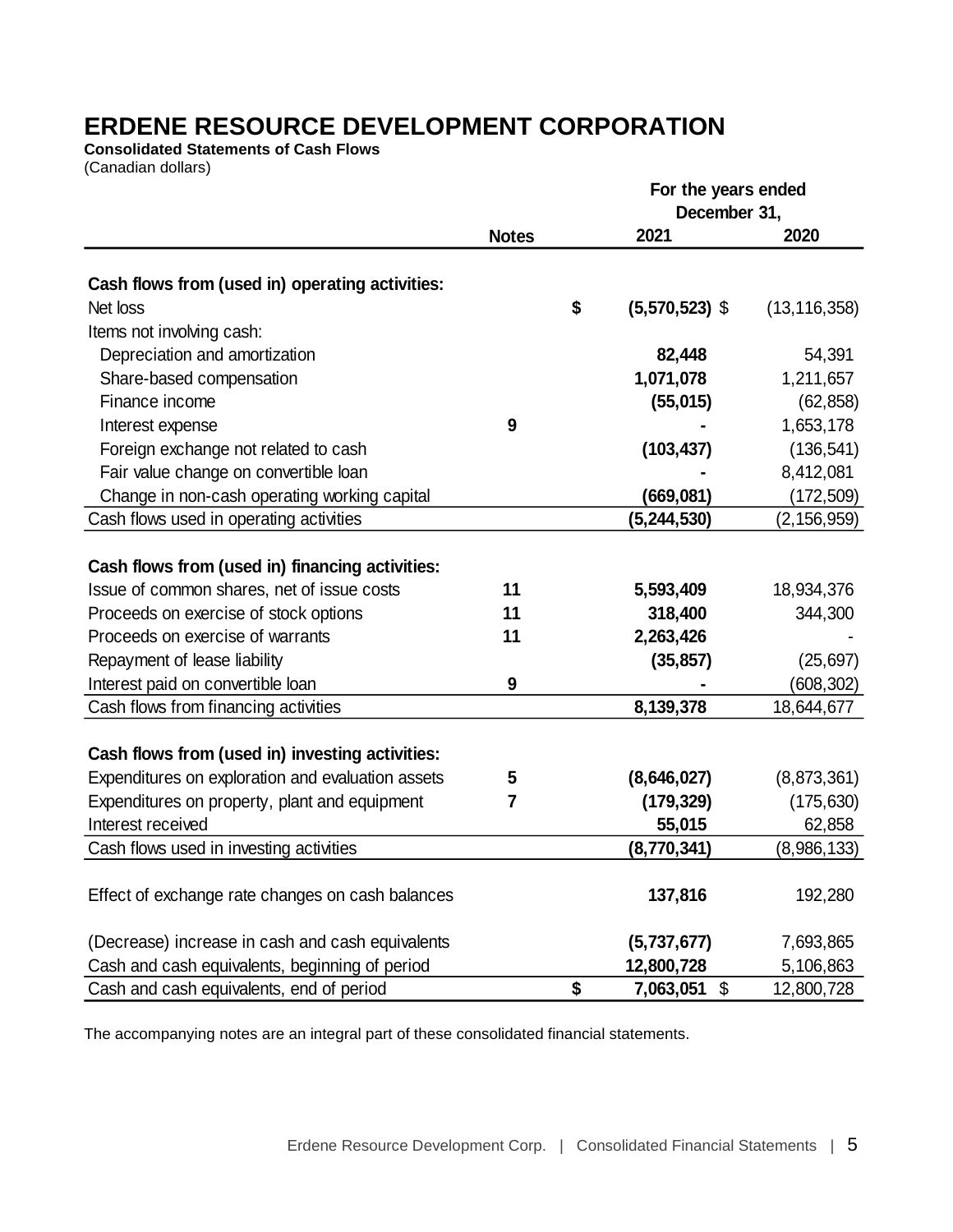**Notes to Consolidated Financial Statements**

(Canadian dollars)

For the years ended December 31, 2021, and 2020

### **1. Nature of operations:**

Erdene Resource Development Corporation ("Erdene" or the "Corporation") is a Canadian based resource company focused on the exploration and development of precious and base metal deposits in Mongolia. Currently, the Corporation's principal development is the Bayan Khundii Gold Project, located in Bayankhongor province, Mongolia. The Corporation's common shares are listed on the Toronto Stock Exchange under the symbol "ERD" and the Mongolian Stock Exchange under the symbol "ERDN". The address of the Corporation's registered office is 1300-1969 Upper Water Street, Halifax, Nova Scotia, B3J 2V1.

In August 2020, Erdene completed a Feasibility Study for its Bayan Khundii Gold Project, titled "Bayan Khundii Gold Project Feasibility Study, NI 43-101 Technical Report". The continued operation of the Corporation and the recoverability of the amounts capitalized for mineral properties is dependent upon the existence of economically recoverable reserves, the ability of the Corporation to obtain the necessary financing to complete the exploration and development of such properties and upon future profitable production or proceeds from the disposition of one or more of the properties.

### **2. Basis of presentation**

### a) Statement of compliance

The Corporation prepares their annual consolidated financial statements in accordance with International Financial Reporting Standards ("IFRS"). The significant accounting policies are presented in Note 3 and have been consistently applied in each of the periods presented, except as disclosed in Note 4.

The consolidated financial statements were authorized for issue by Erdene's Board of Directors on March 8, 2022.

b) Basis of measurement

The consolidated financial statements have been prepared under the historical cost convention, except for certain financial assets and liabilities, as further described herein, which are measured at fair value. These consolidated financial statements have been prepared using the accrual basis of accounting, except for cash flow information.

c) Critical judgments and estimates in applying accounting policies

The preparation of financial statements in conformity with IFRS requires the Corporation's management to make estimates, judgments and assumptions that materially affect the amounts reported in the consolidated financial statements and accompanying notes. Judgments and estimates are regularly evaluated and are based on historical experience and other factors, including expectations of future events that are believed to be reasonable under the circumstances. Actual results may differ materially from these estimates. Further information on management's judgments, estimates and assumptions and how they impact accounting policies are described below and also in the relevant notes to the consolidated financial statements.

i) *Functional currenc*y: The functional currency for the parent entity, and each of its subsidiaries, is the currency of the primary economic environment in which the entity operates. The Mongolian subsidiaries have a Mongolian Tugrik functional currency, while the parent entity has a Canadian dollar functional currency.

*Recoverability of exploration and evaluation assets:* At the end of each reporting period, the Corporation assesses its exploration and evaluation assets to determine whether any indication of impairment exists. Judgment is required in determining whether indicators of impairment exist, including factors such as the period for which the Corporation has the right to explore, expected renewals of exploration rights, whether substantive expenditures on further exploration and evaluation of resource properties are budgeted and results of exploration and evaluation activities on the exploration and evaluation assets.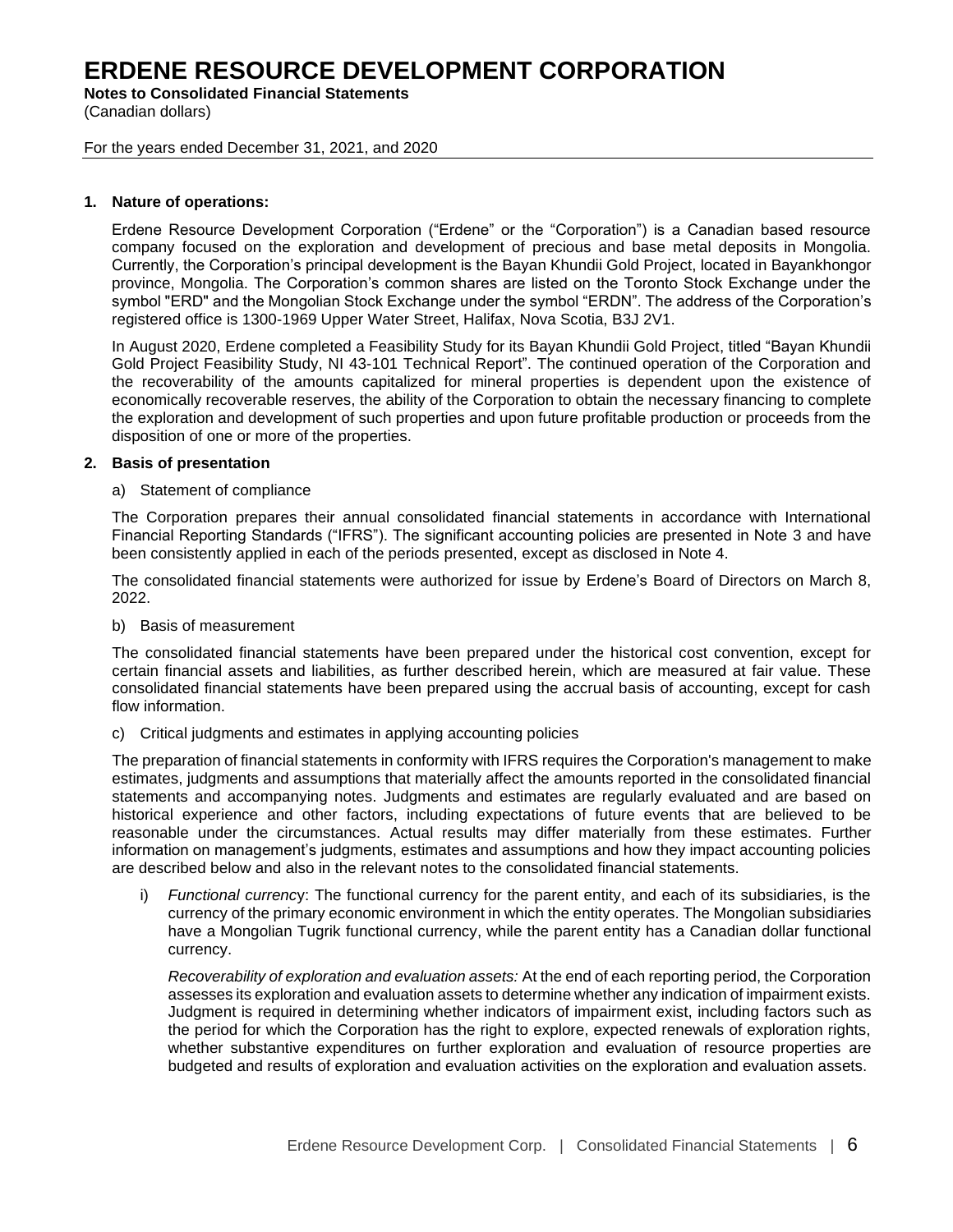**Notes to Consolidated Financial Statements**

(Canadian dollars)

#### For the years ended December 31, 2021, and 2020

### **2. Basis of presentation (continued)**

Where an indicator of impairment exists, a formal estimate of the recoverable amount is made, which is considered to be the greater of the fair value less cost of disposal and value in use. The impairment analysis requires the use of estimates and assumptions, such as long-term commodity prices, discount rates, future capital expenditures, exploration potential and operating costs. Fair value of exploration and evaluation assets is generally determined as the present value of estimated future cash flows arising from the continued use of the asset, which includes estimates such as the cost of future expansion plans and eventual disposal, using assumptions that an independent market participant may take into account. Cash flows are discounted to their present value using a pre-tax discount rate that reflects current market assessment of the time value of money and risks to the asset. If the Corporation does not have sufficient information about a particular mineral resource property to meaningfully estimate future cash flows, the fair value is estimated by management through comparison to similar market assets and, where available, industry benchmarks.

- iii) *Asset acquisitions:* The Corporation applies judgment in determining whether the exploration and evaluation assets it acquires are considered to be asset acquisitions or business combinations. Key factors in this determination are whether reserves have been established, whether the project is capable of being managed as a business by a market participant, and the nature of the additional work to convert resources into reserves. The Corporation has considered all exploration and evaluation assets acquired to date to be asset acquisitions.
- iv) *Share-based compensation:* Equity-settled share-based compensation is measured at fair value at the date of grant. Fair value is measured using the Black-Scholes pricing model and requires the exercise of judgment in relation to variables such as expected volatilities and expected lives based on information available at the time the fair value is measured.
- v) *Provision for site restoration:* Management's assessment that there are currently no provisions required for site restoration is based on facts and circumstances that existed during the year.

### d) COVID-19

On March 11, 2020, the COVID-19 outbreak was declared a pandemic by the World Health Organization. The outbreak and efforts to contain it have had a significant effect on commodity prices and global capital markets. The Corporation adopted certain operating and preventative procedures in response to COVID-19, and associated restrictions implemented by the Government of Mongolia, including remote working, travel restrictions, and increased sanitation. As a result, the Corporation has been able to continue operating safely during the pandemic. Notwithstanding the proactive and considered actions taken to maintain a safe workplace, it is possible that in the future there will be negative impacts on operations that could have a material adverse effect on the Corporation's results of operations and financial position. The Corporation had \$7,373,269 in working capital at December 31, 2021, which is sufficient to meet to meet the Corporation's minimum obligations for a period of at least 12 months from the balance sheet date.

### **3. Summary of significant accounting policies**

The principal accounting policies set out below have been applied consistently to all periods presented in these consolidated financial statements:

a) Basis of consolidation

For the years ended December 31, 2021, and 2020, the consolidated financial statements include those of Erdene Resource Development Corporation and its wholly owned subsidiaries: Erdene Mongol LLC and Anian Resources LLC (Mongolian exploration companies).

Subsidiaries are entities controlled by the Corporation. The financial statements of subsidiaries are included in the consolidated financial statements from the date that control commences until the date that control ceases.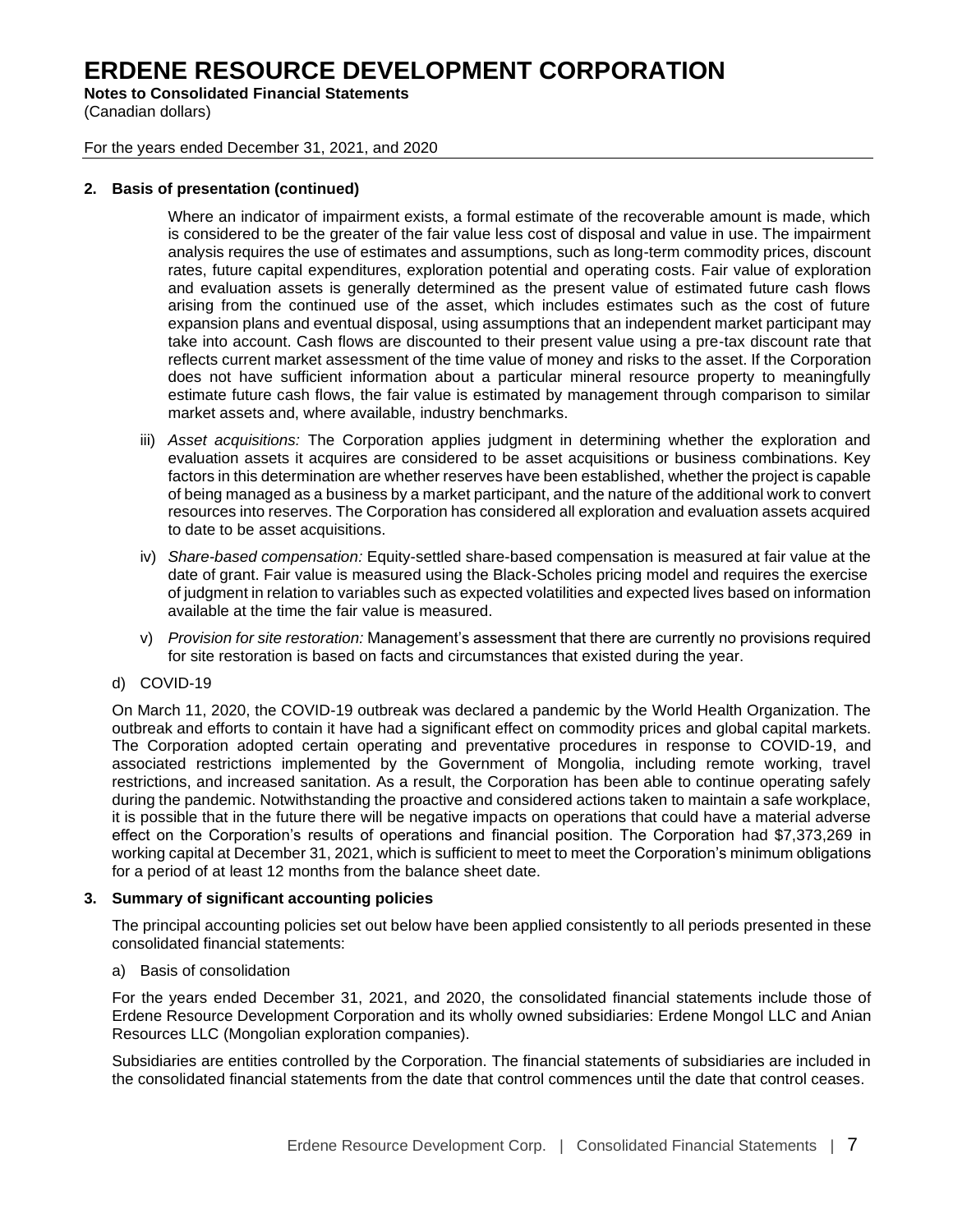**Notes to Consolidated Financial Statements**

(Canadian dollars)

#### For the years ended December 31, 2021, and 2020

### **3. Summary of significant accounting policies (continued)**

Intercompany balances and transactions are eliminated in preparing the consolidated financial statements. Unrealized losses are eliminated in the same way as unrealized gains, but only to the extent that there is no evidence of impairment.

#### b) Foreign currencies

Items included in the financial statements of the Corporation and its subsidiaries are measured using the currency of the primary economic environment in which the entity operates (the "functional currency"). In preparing the financial statements of the individual entities, transactions in currencies other than the entity's functional currency (foreign currencies) are recorded at the rates of exchange prevailing at the dates of the transactions. At the end of each reporting period, monetary items denominated in foreign currencies are retranslated at the rates prevailing at that date, giving rise to foreign exchange gains and losses in the statement of loss.

Income and expense items are translated at the average exchange rates for the period, unless exchange rates fluctuated significantly during that period; in this case, the exchange rates at the dates of the transactions are used. Equity transactions are translated using the exchange rate at the date of the transaction. Exchange differences arising from assets and liabilities held in foreign currencies, are recognized in other comprehensive income (loss) as cumulative translation adjustments.

On the loss of control of a foreign operation, all the exchange differences accumulated in equity in respect of that operation attributable to the owners of the Corporation are recognized in the income statement as part of the gain or loss on sale.

c) Financial instruments

Financial instruments are accounted for, presented, and disclosed in accordance with IFRS 7, Financial Instruments: Disclosures, IAS 32 and IFRS 9, Financial Instruments. Erdene recognizes financial assets and financial liabilities when it becomes a party to a contract. Financial assets and financial liabilities, with the exception of financial assets and liabilities classified as fair value through profit and loss ("FVTPL"), are measured at fair value, plus transaction costs on initial recognition. Financial assets and liabilities classified at FVTPL are measured at fair value on initial recognition and transaction costs are expensed when incurred.

Each type of fair value is categorized based on the lowest level of input that is significant to the fair value measurement in its entirety. The following summarizes the Corporation's classification and measurement of financial assets and liabilities:

| <b>Type</b>               | <b>Classification</b>        | <b>Measurement</b> |
|---------------------------|------------------------------|--------------------|
| Cash and cash equivalents | <b>Financial Assets</b>      | Amortized cost     |
| Receivables               | <b>Financial Assets</b>      | Amortized cost     |
| Trade and other payables  | <b>Financial Liabilities</b> | Amortized cost     |

The Corporation derecognizes financial assets only when the contractual rights to cash flows from the financial assets expire, or when it transfers the financial assets and substantially all the associated risks and rewards of ownership to another entity. Gains and losses on derecognition are generally recognized in the consolidated statements comprehensive loss.

The Corporation derecognizes financial liabilities only when its obligations under the financial liabilities are discharged, cancelled or expired. The difference between the carrying amount of the financial liability derecognized and the consideration paid and payable, including any non-cash assets transferred or liabilities assumed, is recognized in the consolidated statements of comprehensive loss. In accounting for the conversion of convertible loan liabilities, the Corporation's accounting policy is to measure the equity issued at the carrying value of the convertible loan immediately prior to conversion, such that no gain or loss is recognized on reclassification.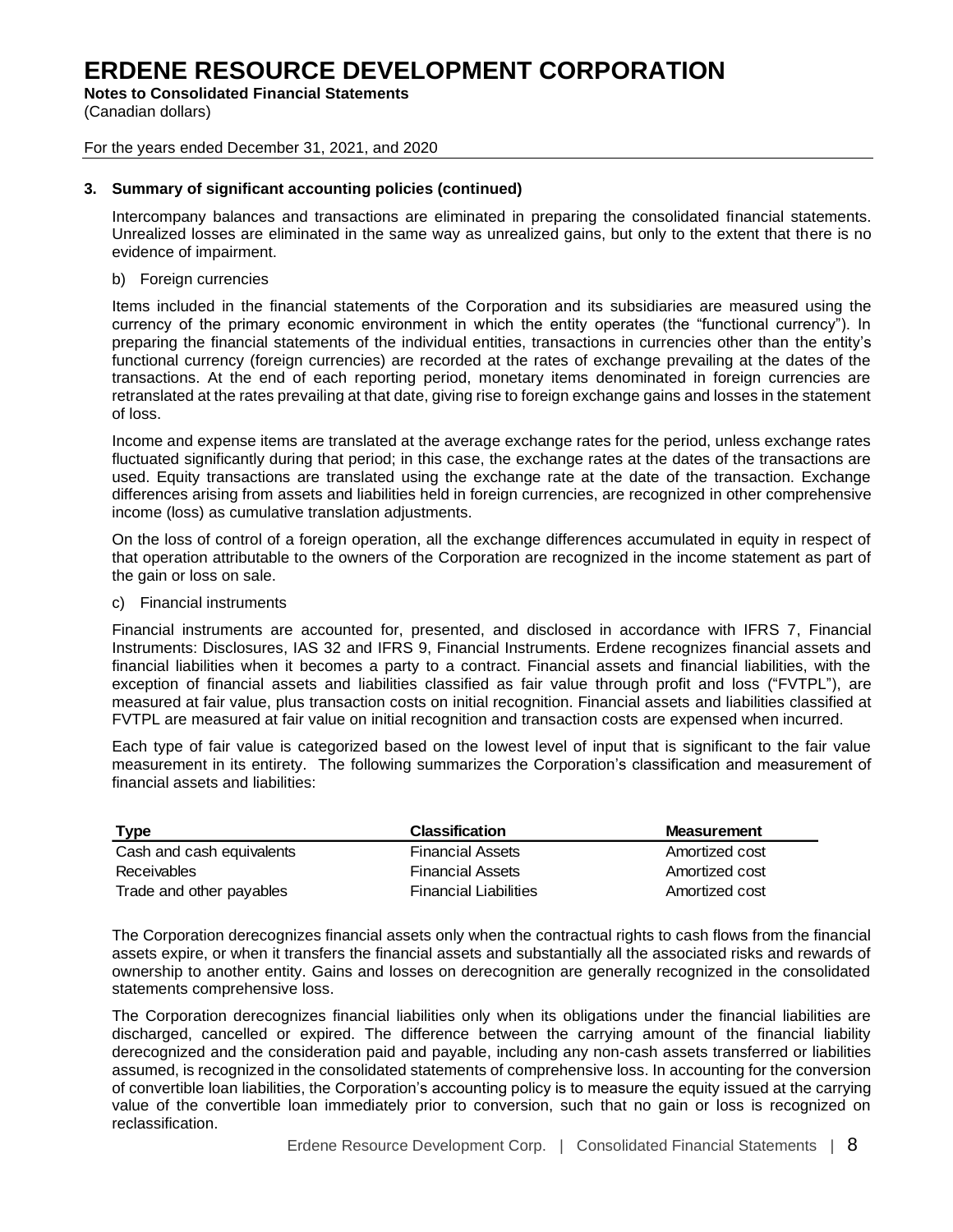**Notes to Consolidated Financial Statements**

(Canadian dollars)

For the years ended December 31, 2021, and 2020

## **3. Summary of significant accounting policies (continued)**

#### d) Exploration and evaluation assets

Pre-exploration expenditures are expensed as incurred. All direct costs related to the acquisition of resource property interests are capitalized by property. Exploration costs are charged to operations in the period incurred until such time a property, or an area's potential has been determined, as approved by the Board, in which case subsequent exploration and evaluation costs are capitalized.

Exploration and evaluation assets are initially measured at cost and classified as tangible assets. Exploration and evaluation assets include expenditures on acquisition of rights to explore, studies, exploratory drilling, trenching, sampling, and other direct costs related to exploration or evaluation of a project. Where a project is determined to be technically or commercially feasible and a decision has been made to proceed with development, the relevant exploration and evaluation asset is tested for impairment and the balance is reclassified as a resource property in property, plant and equipment.

Exploration and evaluation assets are assessed for impairment if facts and circumstances indicate that the carrying amount may exceed its recoverable amount. In circumstances where indicators of impairment exist, an impairment test is required to determine if the carrying amount of the exploration and evaluation asset exceeds its estimated recoverable amount. To the extent this occurs, the asset is assessed for impairment and any impairment is fully provided against the carrying amount, in the financial year in which this is determined.

An exploration and evaluation asset is no longer classified as such when the technical feasibility and commercial viability of extracting a mineral resource are demonstrable. Exploration and evaluation assets shall be assessed for impairment, and any impairment loss recognized, before reclassification.

Exploration and evaluation assets are reassessed on a regular basis and these costs are carried forward provided at least one of the conditions below is met:

- i) such costs are expected to be recouped in full through successful development and exploration of the area of interest or alternatively, by its sale; or
- **ii)** exploration and evaluation activities in the area of interest have not yet reached a stage that permits a reasonable assessment of the existence or otherwise of economically recoverable reserves, and active and significant operations in relation to the area are continuing or planned for the future.
- e) Property, plant and equipment

Property, plant and equipment is measured at cost less accumulated depreciation and accumulated impairment losses. Cost includes expenditures that are directly attributable to the acquisition of the asset. The cost of selfconstructed assets includes the cost of materials and direct labour and any other costs directly attributable to bringing the assets to working condition for their intended use.

Depreciation of property, plant and equipment is calculated using the declining balance method to allocate cost, net of residual value, over the estimated useful life at the following rates:

| Asset                           | <b>Basis</b>      | Rate       |
|---------------------------------|-------------------|------------|
| Vehicles & field equipment      | Declining balance | 30%        |
| Equipment, furniture & fixtures | Declining balance | <b>20%</b> |
| Software & computers            | Declining balance | 33%        |

Depreciation methods, useful lives and residual values are reviewed at each financial year end and adjusted prospectively, if appropriate.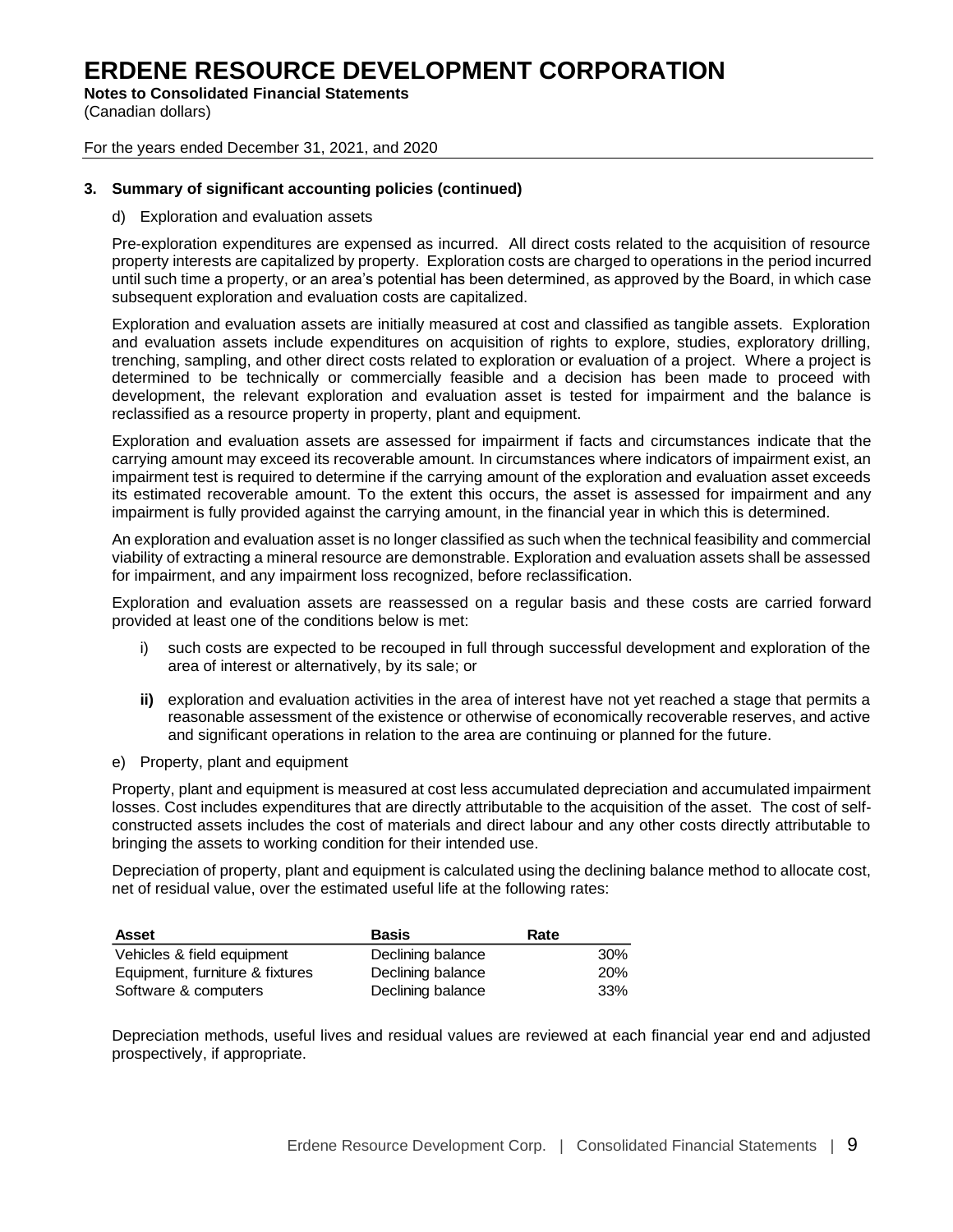**Notes to Consolidated Financial Statements**

(Canadian dollars)

For the years ended December 31, 2021, and 2020

## **3. Summary of significant accounting policies (continued)**

#### f) Leases

At the inception of a contract, Erdene assesses whether a contract is or contains a lease based on whether the contract conveys the right to use an asset for a period of time in exchange for consideration. Contracts identified as leases are recognized as a right-of-use asset within property, plant and equipment and corresponding lease liability within long-term debt on the statement of financial position on the commencement date of the lease.

The right-of-use asset is initially measured at cost comprising the amount of the initial measurement of the lease liability, any lease payments made before the commencement date, less any lease incentives received, any initial direct costs and restoration costs expected to be incurred. The right-of-use asset is subsequently amortized on a straight-line basis over the lease-term.

The corresponding lease liability is initially measured at the present value of lease payments that are not paid at the commencement date, discounted using the interest rate implicit in the lease, or if that rate cannot be readily determined, Erdene's incremental borrowing rate, or a market comparative. Lease payments include any fixed payments, variable payments that are dependent on an index or a rate in effect at the time of commencement, amounts expected to be paid under residual value guarantees, and the exercise of a purchase option that are reasonably expected to be exercised. The lease liability is subsequently measured at amortized cost using the effective interest method.

Erdene has elected to apply the following practical expedients in accounting for leases:

- i) Separable components Erdene has elected not to separate non-lease components from lease components and account for each lease component and associated non-lease component as a single lease component.
- ii) Short-term leases Erdene has elected to recognize the exemption for leases with a term of 12-months or less.

#### g) Share-based compensation

Equity-settled share-based awards to employees and others providing similar services are measured at the fair value of the equity instruments at the grant date using the Black-Scholes pricing model. The fair value determined at the grant date is expensed as services are rendered over the vesting period, based on the Corporation's estimate of the shares that will eventually vest and adjusted for the effect of non-market-based vesting conditions.

Equity-settled share-based payment transactions with parties other than employees and those providing similar services are measured at the fair value of the goods or services received, except where the fair value cannot be estimated reliably, in which case they are measured at the fair value of the equity instruments granted, measured at the date the entity obtains the goods or the counterparty renders the service.

## h) Loss per share

The Corporation presents basic and diluted loss per share data for its common shares. Basic loss per share is calculated by dividing the profit or loss attributable to common shareholders of the Corporation by the weighted average number of common shares outstanding during the period. Diluted loss per share is determined by adjusting the profit or loss attributable to common shareholders and the weighted average number of shares outstanding adjusted for the effects of all dilutive potential common shares.

The Corporation uses the treasury stock method to compute the dilutive effect of options, warrants and other similar instruments. Under this method, the weighted average number of shares outstanding used in the calculation of diluted loss per share assumes that the deemed proceeds received from the exercise of stock options, share purchase warrants and their equivalents would be used to repurchase common shares of the Company at the average market price during the period. All share options are currently anti-dilutive to loss per share, and as a result, basic and diluted loss per share are the same.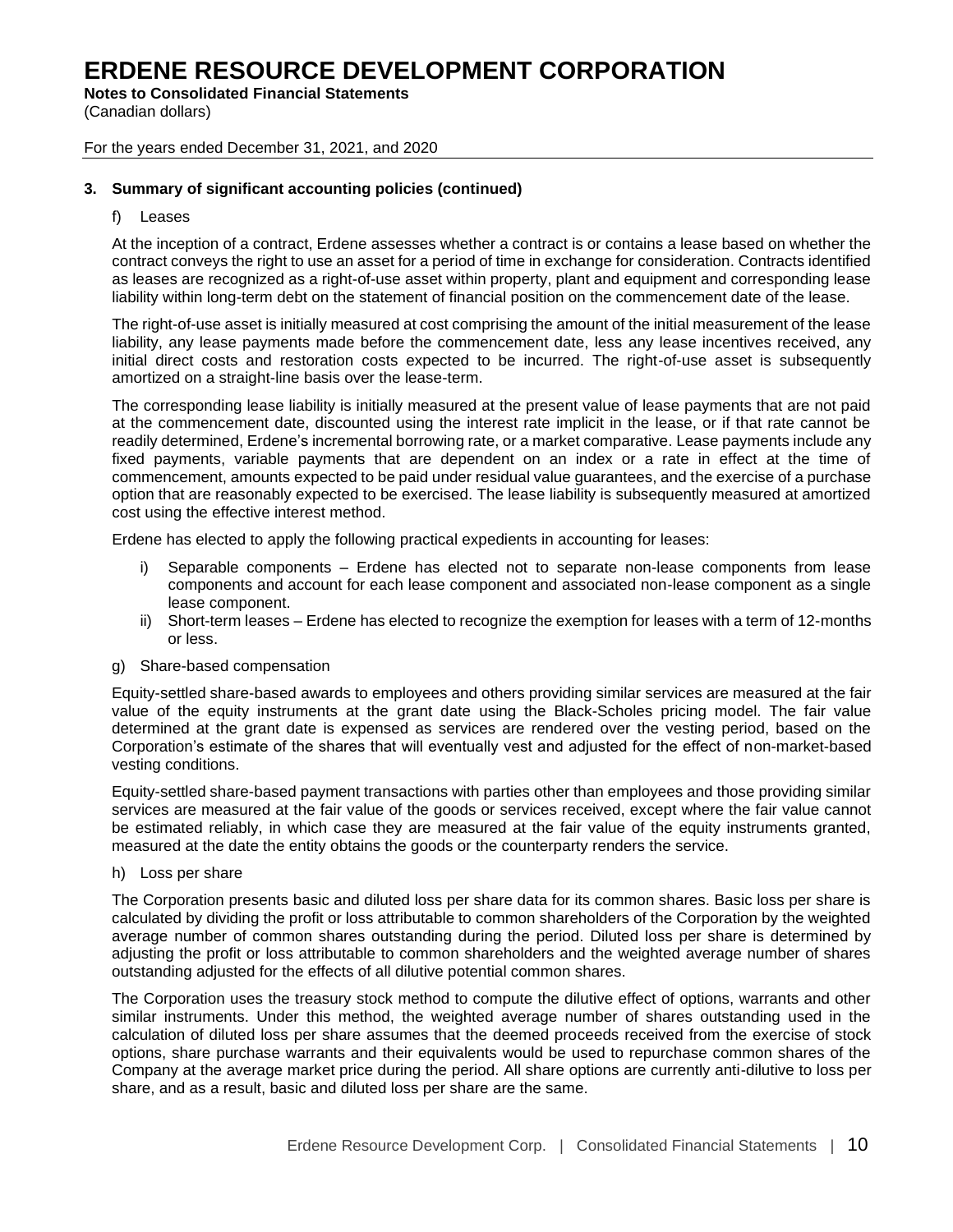**Notes to Consolidated Financial Statements**

(Canadian dollars)

For the years ended December 31, 2021, and 2020

### **4. Changes in accounting policies**

Erdene did not adopt any accounting standards during the year ended December 31, 2021, that materially impacted the Corporation's financial statements.

### *New accounting standards not yet adopted*

The IASB issued the following standards that have not been applied in preparing these consolidated financial statements as their effective date falls within annual periods beginning subsequent to the current reporting period.

## IAS 1 – Presentation of Financial Statements

On January 23, 2020, the IASB issued an amendment to IAS 1 Presentation of Financial Statements providing a more general approach to the classification of liabilities. The amendment clarifies that the classification of liabilities as current or noncurrent depends on the rights existing at the end of the reporting period as opposed to the expectations of exercising the right for settlement of the liability. The amendments further clarify that settlement refers to the transfer of cash, equity instruments, other assets, or services to the counterparty. The amendments are effective for annual periods beginning on or after January 1, 2023, and are to be applied retrospectively, with early adoption permitted. The Corporation is currently assessing the financial impact of the amendments and the application of such amendments is not expected to have a material impact.

## IAS 16 – Property, Plant and Equipment

On May 14, 2020, the IASB issued an amendment to IAS 16 Property, Plant and Equipment to prohibit deducting from the cost of an item of property, plant and equipment, any proceeds from selling items produced while bringing the asset to the location and condition necessary for it to be capable of operating in the manner intended by management. The proceeds from selling such items, and the cost of producing those items are to be recognized in profit and loss. The amendments are effective for annual periods beginning on or after January 1, 2022, with early adoption permitted. The amendment is to be applied retrospectively only to items of property, plant and equipment that are brought to the location and condition necessary for them to be capable of operating in the manner intended by management on or after the earliest period presented in the financial statements in the year in which the amendments are first applied. The Corporation has assessed the financial impact of the amendments and the application of such amendments is not expected to have a material impact.

### IAS 37 – Provisions, Contingent Liabilities and Contingent Assets

On May 14, 2020, the IASB issued an amendment to IAS 37 Provisions, Contingent Liabilities and Contingent Assets to specify which costs an entity includes in determining the cost of fulfilling a contract for the purpose of assessing whether the contract is onerous. The amendment specifies that the cost of fulfilling a contract comprises the costs that relate directly to the contract. Costs that relate directly to the contract can either be incremental costs of fulfilling the contract or an allocation of other costs that relate directly to fulfilling contracts. The amendments are effective for contracts for which the Corporation has not yet fulfilled all its obligations on or after January 1, 2022, with early adoption permitted. The Corporation has assessed the financial impact of the amendments and the application of such amendments is not expected to have a material impact.

### IFRS 9 – Financial Instruments

On May 14, 2020, the IASB issued an amendment to IFRS 9 Financial Instruments clarifying which fees to include in the test in assessing whether to derecognize a financial liability. Only those fees paid or received between the borrower and the lender, including fees paid or received by either the entity or the lender on the other's behalf are included. The amendment is effective for annual periods beginning on or after January 1, 2022, with early adoption permitted. The Corporation has assessed the financial impact of the amendments and the application of such amendments is not expected to have a material impact.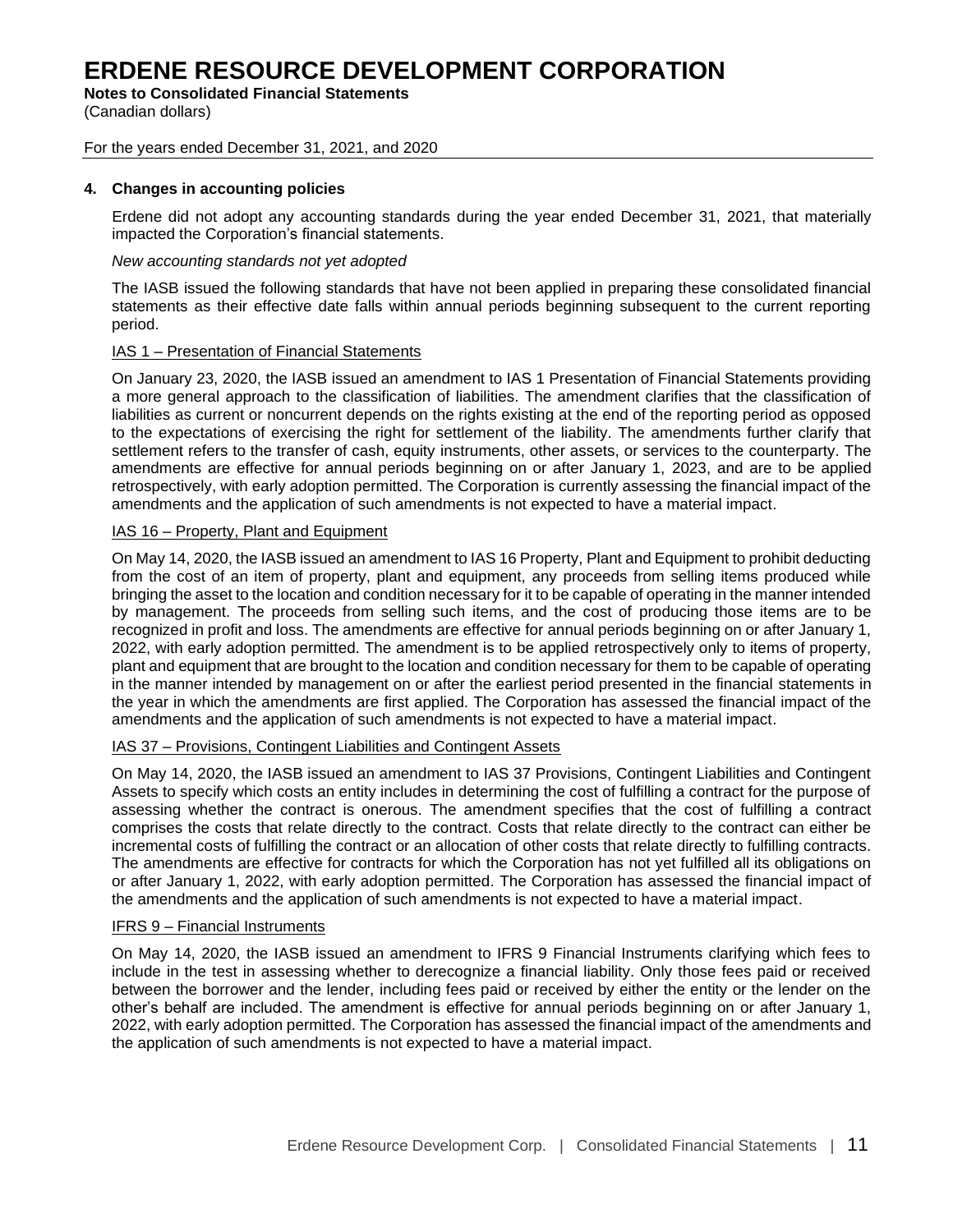**Notes to Consolidated Financial Statements**

(Canadian dollars)

For the years ended December 31, 2021, and 2020

## **5. Exploration and evaluation assets**

|                                       |    |               |     |                  |     |           |   | <b>Zuun Mod</b> |     |            |
|---------------------------------------|----|---------------|-----|------------------|-----|-----------|---|-----------------|-----|------------|
|                                       |    | Bayan Khundii |     | <b>Altan Nar</b> |     | Ulaan     |   | & Other         |     | Total      |
|                                       |    |               |     |                  |     |           |   |                 |     |            |
| Balance, January 1, 2020              | S  | 16, 164, 725  | \$. | 3,561,166        | \$. | 887,366   | S | 870.260         | \$. | 21,483,517 |
| Additions                             |    | 7,436,420     |     | 391,875          |     | 971,400   |   | 73,666          |     | 8,873,361  |
| Effect of movements in exchange rates |    | (750,939)     |     | (125,774)        |     | (59,141)  |   | (56, 869)       |     | (992,723)  |
| Balance, December 31, 2020            | \$ | 22,850,206    | S   | 3,827,267        | S   | 1,799,625 | S | 887,057         | S   | 29,364,155 |
|                                       |    |               |     |                  |     |           |   |                 |     |            |
| Balance, January 1, 2021              | S  | 22,850,206    | S   | 3,827,267        | S   | 1,799,625 | S | 887,057         | S   | 29,364,155 |
| Additions                             |    | 8,126,412     |     | 428,052          |     | 1,716     |   | 89,847          |     | 8,646,027  |
| Effect of movements in exchange rates |    | (65,619)      |     | (9,018)          |     | (3,841)   |   | (3,251)         |     | (81,729)   |
| Balance, December 31, 2021            | \$ | 30,910,999    |     | 4,246,301        |     | 1,797,500 |   | 973,653         |     | 37,928,453 |

The Corporation's mineral exploration and mining licenses in Mongolia are held by its subsidiaries, Erdene Mongol LLC, Anian Resources LLC and Leader Exploration LLC. Mineral exploration licenses are valid for a period of three years and, through renewals, can be extended to a maximum of twelve years. Mining licenses are issued for an initial term of 30 years with two 20-year extensions possible. These rights are held in good standing through the payment of annual license fees.

## Bayan Khundii Gold Project

The Bayan Khundii Gold Project is located in Bayankhongor province in Mongolia and is comprised of the 2,309 hectare Khundii mining license, issued in August 2019, from the Mineral Resource and Petroleum Authority of Mongolia, through the conversion of a portion of its legacy Khundii exploration license. The Khundii mining license includes the Bayan Khundii Resources and Reserves reported in "Bayan Khundii Gold Project Feasibility Study NI 43-101 Technical Report", dated August 31, 2020, and prepared by Roma Oil and Mining Associates Limited. The Corporation is currently completing construction readiness activities on the project in advance of a decision to proceed to construction, anticipated in early 2022. Additionally, the mining license includes Erdene's highly prospective Dark Horse target.

## Altan Nar Gold Project

The Altan Nar Gold Project is located in Bayankhongor province in Mongolia, approximately 16km north of Erdene's Bayan Khundii Gold Project. Erdene received the 4,669 hectare Altan Nar mining license including the Altan Nar gold, silver, lead and zinc resource, on March 5, 2020, from the Mineral Resource and Petroleum Authority of Mongolia, through the conversion of its legacy Tsenkher Nomin exploration license.

### Zuun Mod Copper & Molybdenum Resource

The Zuun Mod property is located in Bayankhongor province in Mongolia and is comprised of a 6,041 hectare molybdenum-copper Mining License. The mining license was issued in 2011. The Zuun Mod molybdenumcopper deposit has significant potential for development provided molybdenum prices remain strong. In late 2021, the Corporation initiated a strategic and economic review of the property in light of rising commodity prices. The Corporation will continue to evaluate its options in light of technological and market factors.

#### Ulaan & Other

The Ulaan exploration license covers an area of approximately 1,780 hectares, immediately west of the Khundii mining license. The exploration license is in its seventh year of a maximum 12-year term and can be converted to a mining license at any time prior to the end of the twelfth year by meeting the requirements prescribed under the Minerals Law of Mongolia. On August 30, 2017, Erdene acquired 51% of the outstanding shares of Leader Exploration LLC, a private Mongolian company that holds the license. On December 10, 2020, Erdene acquired an 100% interest in the Ulaan exploration license with the purchase of the remaining 49% interest in Leader Exploration LLC for US\$750,000.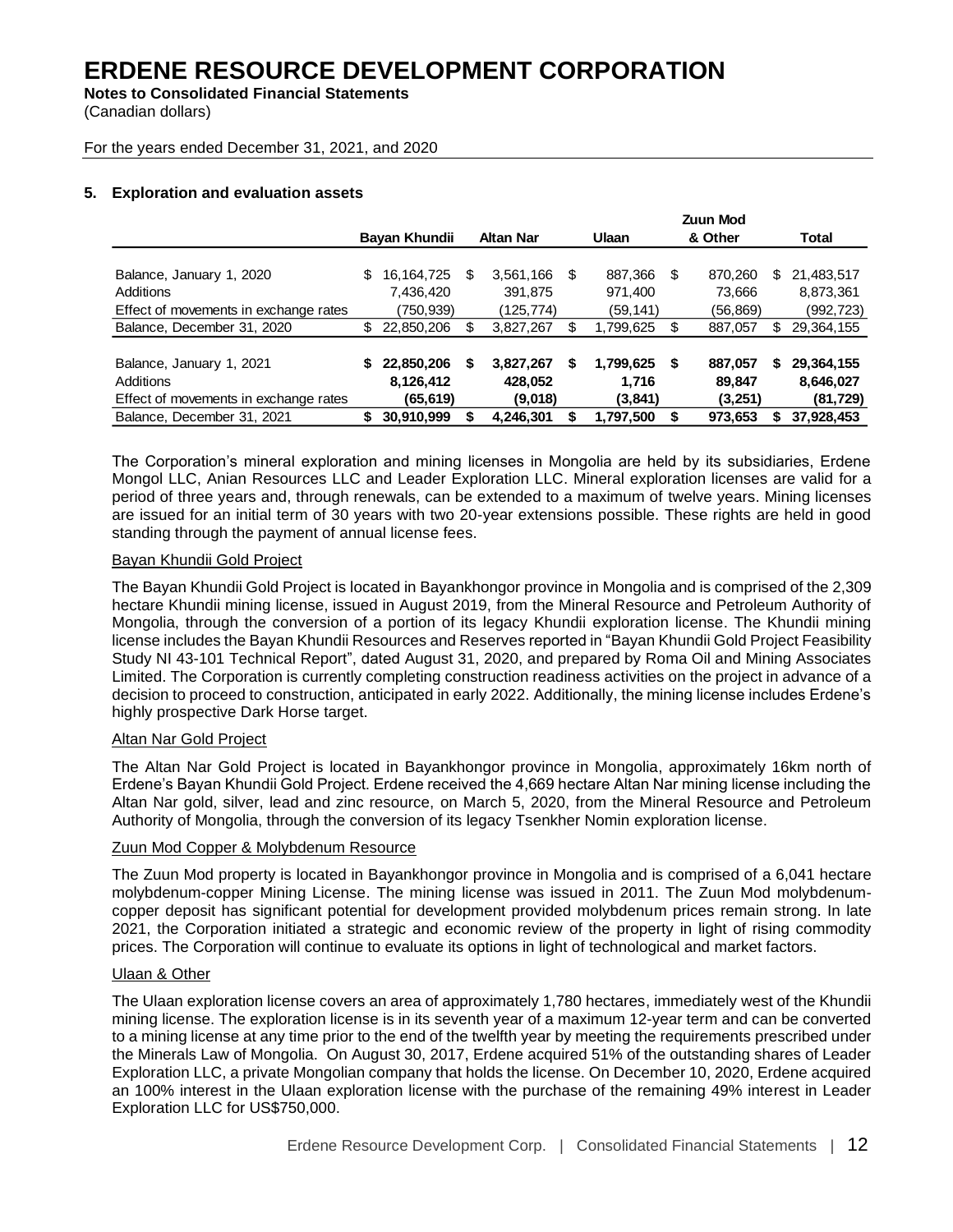**Notes to Consolidated Financial Statements**

(Canadian dollars)

For the years ended December 31, 2021, and 2020

#### **6. Leases**

The Corporation entered a five-year lease for its head office, with an effective date of September 1, 2019. Additionally, the Corporation entered a two-year lease for office space in Mongolia, with an effective date of October 1, 2021. These leases are reflected on the balance sheet as right-of-use assets, with associated lease liabilities. The discount rates applied to the leases are 7% and 15%, respectively.

Additional information on the right-of-use assets is as follows:

| Balance, January 1, 2020              | \$<br>137,064 |
|---------------------------------------|---------------|
| Additions                             |               |
| Depreciation                          | (29,371)      |
| Balance, December 31, 2020            | 107,693       |
|                                       |               |
| Balance, January 1, 2021              | \$<br>107,693 |
| Additions                             | 74,640        |
| Depreciation                          | (38, 703)     |
| Effect of movements in exchange rates | (430)         |
| Balance, December 31, 2021            | 143,200       |

The maturity analysis of the lease liabilities at December 31, 2021, is as follows:

|                          | Within 1 year | 1 - 2 years | 2 - 3 years |        | Total    |
|--------------------------|---------------|-------------|-------------|--------|----------|
| Lease payments           | 77.141        | 67.213      |             | 23.358 | 167.712  |
| Finance charges          | (11,581)      | (3,871)     |             | (419)  | (15,871) |
| <b>Total liabilities</b> | 65.560        | 63,342      |             | 22.939 | 151,841  |

The Corporation also has leases for office space, staff accommodation and storage in Mongolia with initial lease terms of less than 12 months. The Corporation has elected not to apply the requirements of IFRS 16 to these leases and the Corporation expenses lease payments for these facilities as incurred, totaling \$73,940 (2020 - \$89,803).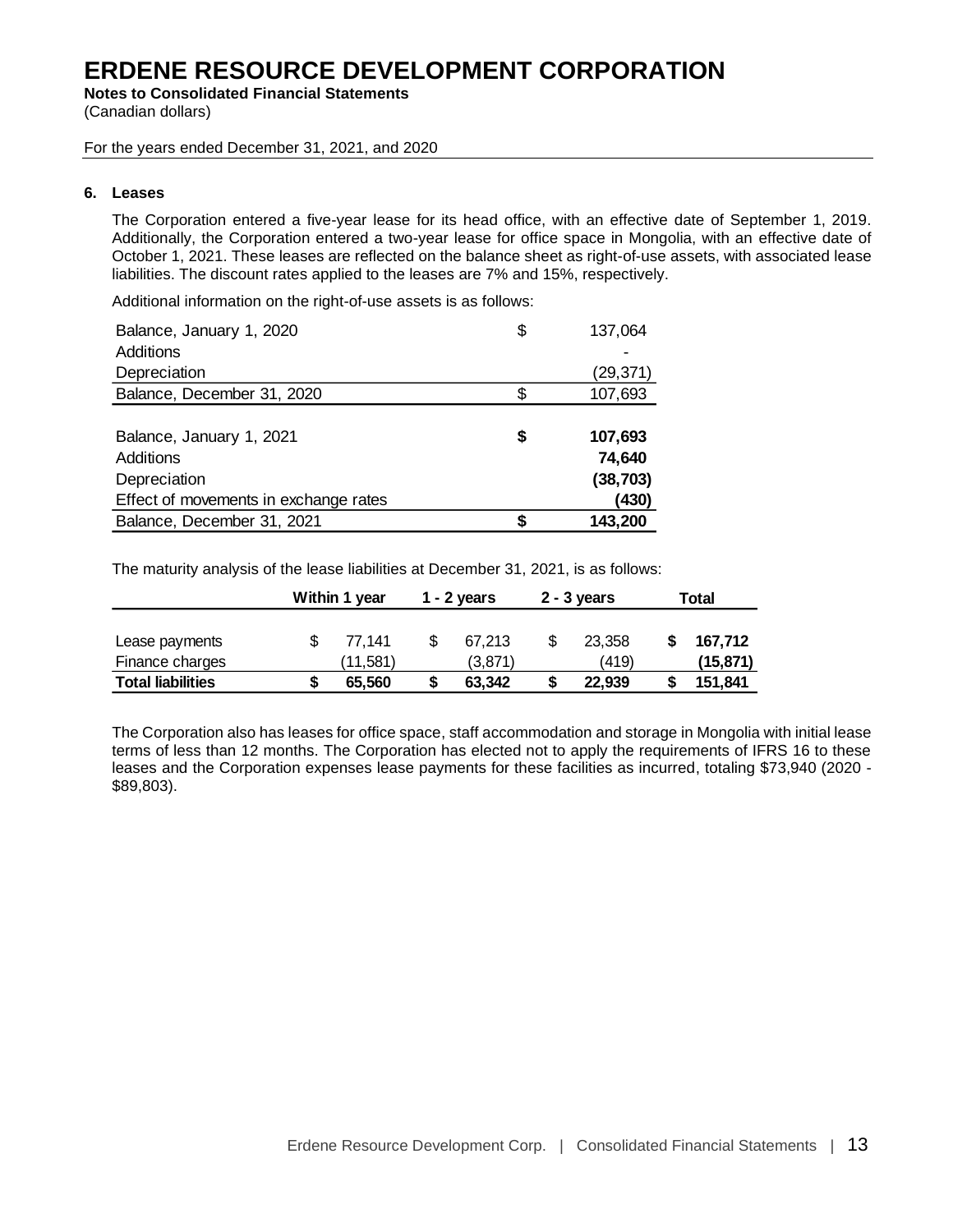**Notes to Consolidated Financial Statements**

(Canadian dollars)

For the years ended December 31, 2021, and 2020

## **7. Property, plant and equipment**

|                                       | Vehicles &      | Equipment,      |    |            |    |            |
|---------------------------------------|-----------------|-----------------|----|------------|----|------------|
|                                       | field           | furniture &     |    | Software & |    |            |
|                                       | equipment       | fixtures        |    | computers  |    | Total      |
|                                       |                 |                 |    |            |    |            |
| Cost                                  |                 |                 |    |            |    |            |
| Balance, January 1, 2020              | \$<br>90,181    | \$<br>107,440   | \$ | 216,827    | \$ | 414,448    |
| Additions                             | 82,169          | 92,731          |    | 12,453     |    | 187,353    |
| <b>Disposals</b>                      | (32, 868)       | (2, 478)        |    | (3,596)    |    | (38, 942)  |
| Effect of movements in exchange rates | (7, 734)        | (6, 549)        |    | (1,731)    |    | (16, 014)  |
| Balance, December 31, 2020            | \$<br>131,748   | \$<br>191,144   | \$ | 223,953    | \$ | 546,845    |
|                                       |                 |                 |    |            |    |            |
| Depreciation & depletion              |                 |                 |    |            |    |            |
| Balance, January 1, 2020              | \$<br>(28,483)  | \$<br>(84, 718) | \$ | (195, 249) | \$ | (308, 450) |
| Depreciation                          | (9, 973)        | (6,007)         |    | (9,040)    |    | (25,020)   |
| Disposals                             | 15,338          | 2,336           |    | 3,596      |    | 21,270     |
| Effect of movements in exchange rates | 1,532           | 1,821           |    | 1,433      |    | 4,786      |
| Balance, December 31, 2020            | \$<br>(21, 586) | \$<br>(86,568)  | \$ | (199, 260) | \$ | (307,414)  |
|                                       |                 |                 |    |            |    |            |
| Carrying amounts                      |                 |                 |    |            |    |            |
| At December 31, 2020                  | \$<br>110,162   | \$<br>104,576   | \$ | 24,693     | \$ | 239,431    |

|                                       | <b>Vehicles &amp;</b><br>field<br>equipment |           |    | Equipment,<br>furniture &<br>fixtures |    | Software &<br>computers |    | Total      |
|---------------------------------------|---------------------------------------------|-----------|----|---------------------------------------|----|-------------------------|----|------------|
|                                       |                                             |           |    |                                       |    |                         |    |            |
| Cost                                  |                                             |           |    |                                       |    |                         |    |            |
| Balance, January 1, 2021              | \$                                          | 131,748   | S  | 191,144                               | \$ | 223,953                 | S  | 546,845    |
| Additions                             |                                             |           |    | 139,997                               |    | 39,332                  |    | 179,329    |
| <b>Disposals</b>                      |                                             |           |    | (3,800)                               |    | (137, 555)              |    | (141, 355) |
| Effect of movements in exchange rates |                                             | (905)     |    | (1,019)                               |    | 160                     |    | (1,764)    |
| Balance, December 31, 2021            | \$                                          | 130,843   | \$ | 326,322                               | \$ | 125,890                 | \$ | 583,055    |
|                                       |                                             |           |    |                                       |    |                         |    |            |
| Depreciation & depletion              |                                             |           |    |                                       |    |                         |    |            |
| Balance, January 1, 2021              | \$                                          | (21,586)  | \$ | (86, 568)                             | \$ | (199, 260)              | \$ | (307,414)  |
| Depreciation                          |                                             | (12, 970) |    | (15, 792)                             |    | (15, 047)               |    | (43, 809)  |
| <b>Disposals</b>                      |                                             |           |    | 3,800                                 |    | 137,555                 |    | 141,355    |
| Effect of movements in exchange rates |                                             | 33        |    | 76                                    |    | 83                      |    | 192        |
| Balance, December 31, 2021            | \$                                          | (34, 523) | \$ | (98, 484)                             | \$ | (76, 669)               | \$ | (209, 676) |
|                                       |                                             |           |    |                                       |    |                         |    |            |
| Carrying amounts                      |                                             |           |    |                                       |    |                         |    |            |
| At December 31, 2021                  | \$                                          | 96,320    | \$ | 227,838                               | \$ | 49,221                  | \$ | 373,379    |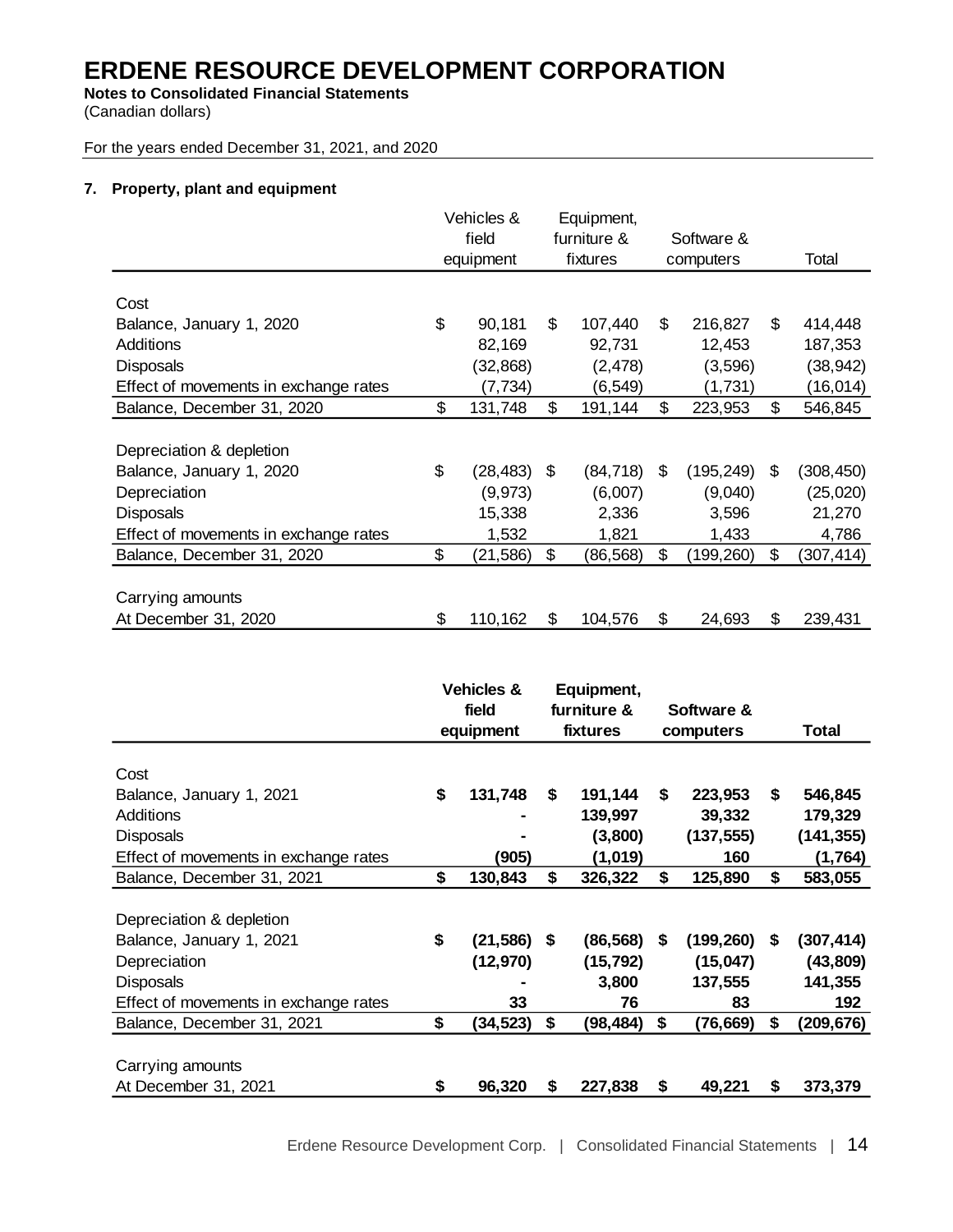**Notes to Consolidated Financial Statements**

(Canadian dollars)

For the years ended December 31, 2021, and 2020

## **8. Commitments**

Sandstorm Gold Ltd. ("Sandstorm") holds a 1% net smelter returns royalty ("NSR Royalty") on Erdene's Altan Nar, Khundii and Ulaan licenses. Sandstorm has been given a right of first refusal on future stream or royalty financings related to these licenses.

The Zuun Mod License is subject to a 1.5% NSR Royalty. Erdene has the option to buy down a portion of the royalty if certain production milestones are achieved.

## **9. Convertible loan**

On October 11, 2019, Erdene executed a US\$5 million (C\$6.6 million) Convertible Loan ("Loan") with the European Bank for Reconstruction and Development ("EBRD"). The Loan was funded by way of an initial advance of US\$2.5 million on November 4, 2019, and a second advance of US\$2.5 million on November 25, 2019.

On October 9, 2020, the EBRD exercised its conversion option in respect of the entire principal amount of the Convertible Loan, receiving 30,043,290 common shares of the Corporation. Additionally, the Corporation paid cash interest of US\$457,639 to the EBRD, accrued to the date of extinguishment of the Loan. The carrying amount of the host liability of \$5,429,703 and the fair value of the conversion option of \$10,339,232, at the conversion date, were recorded as additions to share capital with the extinguishment of the liabilities.

Key terms of the Loan included:

- Principal amount of US\$5.0 million
- Coupon rate of 10% payable in cash, or capitalized, at the Corporation's option, annually
- The Loan was convertible, in whole or in part, at the election of the EBRD, into common shares of the Corporation at a conversion price (in respect of the principal amount drawn down under the Loan) of C\$0.20 per share, subject to a conversion premium of 10%, 20% or 30%, respectively, if EBRD exercised its conversion option prior to or on the first, second, or third anniversary, respectively, of the date of the Loan Agreement
- Any capitalized interest on the date of the conversion was payable, at EBRD's option, in cash or shares of the Corporation at the prevailing market price of the common shares of the Corporation (5-day Volume Weighted Average Price)

For accounting purposes, the Loan represented a hybrid financial instrument, consisting of a host loan obligation, and embedded derivative instruments comprised of the conversion and prepayment features of the Loan. The Corporation accounted for the host loan obligation at amortized cost, accreted to maturity over the term of the Loan. The embedded conversion and prepayment options were accounted for as financial liabilities measured at fair value through profit or loss.

At the dates of issue, the Loan and its components were measured at fair value as follows:

| Host liability                    | 4,505,902 |
|-----------------------------------|-----------|
| Conversion and prepayment options | 2,106,123 |
| Financing costs                   | (254,262) |
| Net proceeds from issue           | 6,357,763 |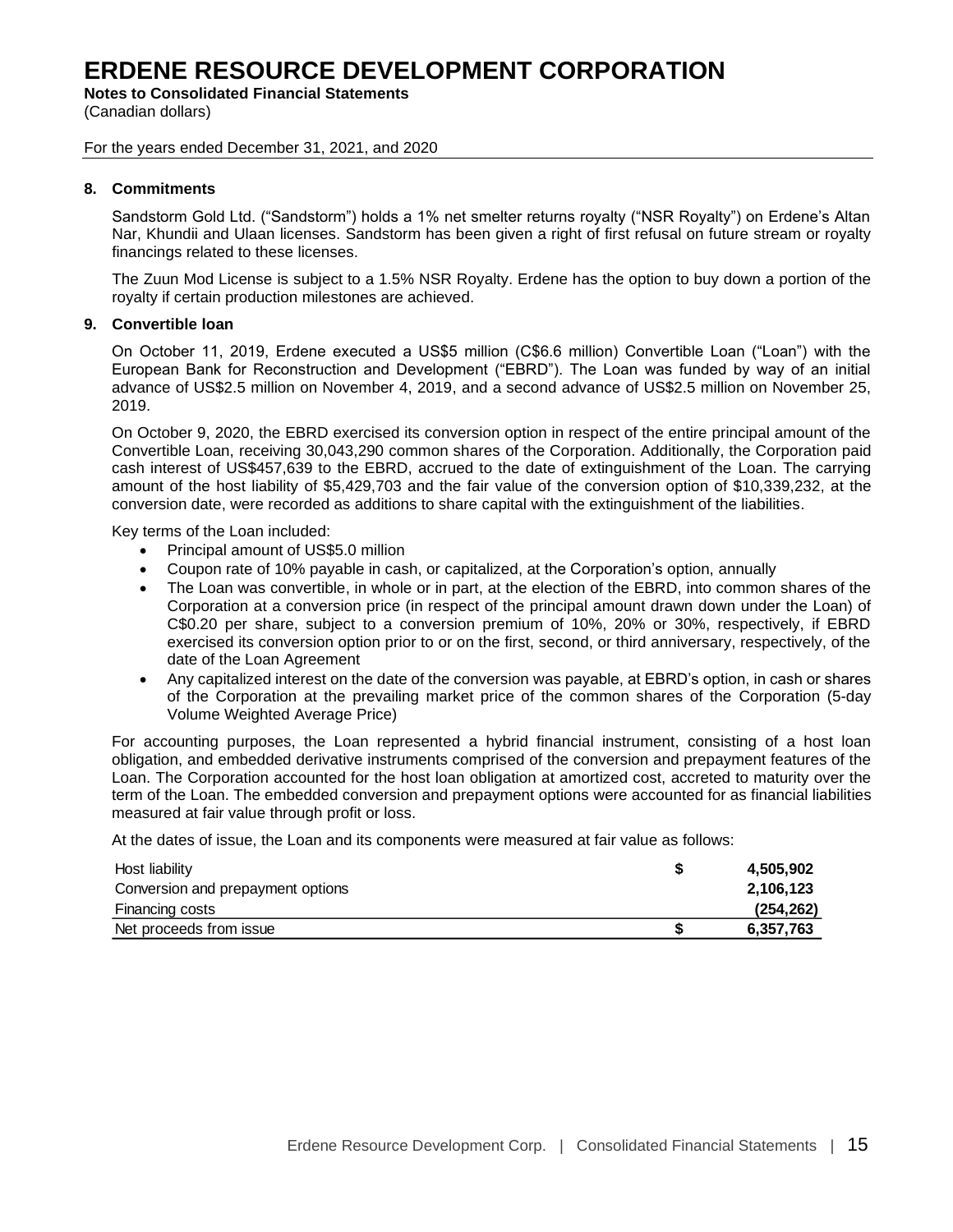**Notes to Consolidated Financial Statements**

(Canadian dollars)

For the years ended December 31, 2021, and 2020

## **9. Convertible loan (continued)**

The following table summarizes the continuity of the host liability component of the loan for the year ended December 31, 2020:

| Balance, January 1, 2020             | S | 4,333,370   |
|--------------------------------------|---|-------------|
| Interest expense, capitalized        |   | 608,302     |
| Accretion of discount                |   | 1,044,876   |
| Effect of movement in exchange rates |   | 51,457      |
| Less: Interest paid                  |   | (608, 302)  |
| Less: Conversion of loan             |   | (5,429,703) |
| Balance, December 31, 2020           |   |             |

The following table summarizes the continuity of the conversion option component of the loan for the year ended December 31, 2020:

| Balance, January 1, 2020   | £. | 1.927.151      |
|----------------------------|----|----------------|
| Fair value adjustment      |    | 8.412.081      |
| Less: Conversion of Ioan   |    | (10, 339, 232) |
| Balance, December 31, 2020 |    | -              |

The fair value of the conversion option was determined using a binomial option valuation model, using the following key assumptions:

|                          | <b>Conversion Date</b> |
|--------------------------|------------------------|
|                          | October 9, 2020        |
| Expected volatility      | 79%                    |
| Risk-free interest rate  | 0.2%                   |
| Conversion option term   | 2.0 years              |
| Credit spread            | 24.8%                  |
| Underlying share price   | 0.490<br>\$            |
| Exchange rate (C\$:US\$) | 0.762                  |

### **10. Income taxes**

The Corporation's provision for income taxes differs from the amount computed by applying the combined Canadian federal and provincial income tax rates to income (loss) before income taxes as a result of the following:

|                                                         | December 31,<br>2021 | December 31,<br>2020 |             |  |
|---------------------------------------------------------|----------------------|----------------------|-------------|--|
| Statutory tax rates                                     | 29.0%                |                      | 29.5%       |  |
| Income taxes (recovery) computed at the statutory rates | (1,615,000)          | S                    | (3,869,000) |  |
| Benefit of temporary differences not recognized         | 579,000              |                      | 521,000     |  |
| Expenses not deductible for tax purposes                | 417,000              |                      | 3,221,000   |  |
| Effect of foreign tax rates                             | 619,000              |                      | 127,000     |  |
| Provision for income taxes                              | $\blacksquare$       |                      |             |  |

The enacted tax rates in Canada 29.0% (29.5% in 2020) and Mongolia 10% (10% in 2020) where the Corporation operates are applied in the tax provision calculation.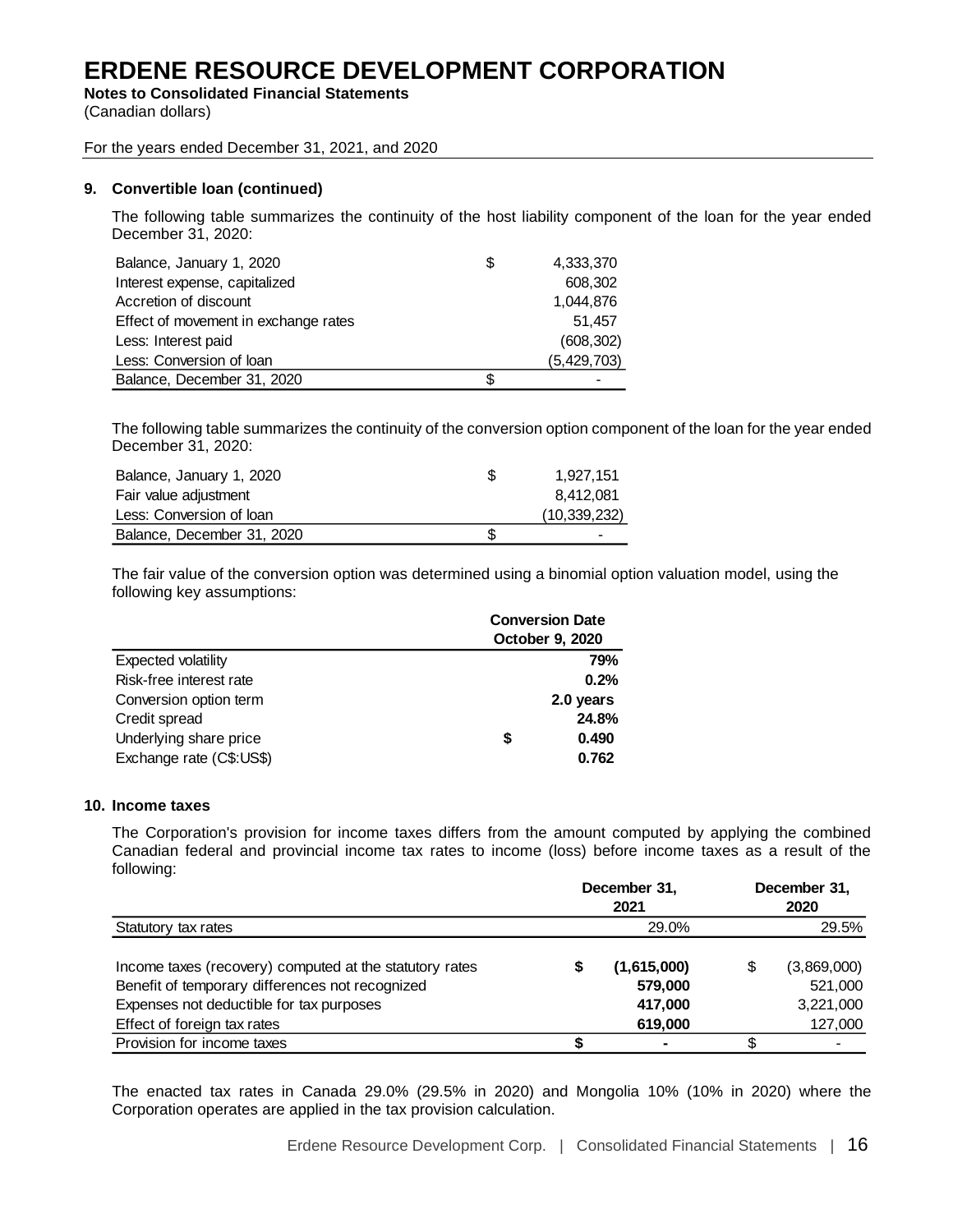**Notes to Consolidated Financial Statements**

(Canadian dollars)

For the years ended December 31, 2021, and 2020

## **10. Income taxes (continued)**

The following temporary differences, non-capital losses and capital losses have not been recognized in the consolidated financial statements.

|                                    | December 31, 2020 |            |    |                              |    |            |
|------------------------------------|-------------------|------------|----|------------------------------|----|------------|
|                                    | Canada            |            |    | Mongolia                     |    | Total      |
| Non-capital losses carried forward | \$                | 20,265,000 | \$ | 1,801,000                    | \$ | 22,066,000 |
| Property, plant and equipment      |                   | 250,000    |    | $\overline{\phantom{0}}$     |    | 250,000    |
| Share issuance costs               |                   | 1,677,000  |    | $\qquad \qquad \blacksquare$ |    | 1,677,000  |
| Intangible assets                  |                   | 378,000    |    | $\qquad \qquad \blacksquare$ |    | 378,000    |
| Exploration and evaluation assets  |                   | 5,737,000  |    | 8,017,000                    |    | 13,754,000 |
|                                    | S                 | 28,307,000 |    | 9,818,000                    | \$ | 38,125,000 |

|                                    | December 31, 2021 |            |   |                 |   |            |
|------------------------------------|-------------------|------------|---|-----------------|---|------------|
|                                    | Canada            |            |   | <b>Mongolia</b> |   | Total      |
| Non-capital losses carried forward | S                 | 22,339,000 | S | 2,173,000       | S | 24,512,000 |
| Property, plant and equipment      |                   | 260,000    |   | -               |   | 260,000    |
| Share issuance costs               |                   | 1,438,000  |   | ۰               |   | 1,438,000  |
| Intangible assets                  |                   | 378,000    |   | ۰               |   | 378,000    |
| Exploration and evaluation assets  |                   | 5,737,000  |   | 9,674,000       |   | 15,411,000 |
|                                    |                   | 30,152,000 |   | 11,847,000      | S | 41,999,000 |

As at December 31, 2021, the Corporation has non-capital losses to be carried forward and applied against taxable income of future years. The non-capital losses have expiry dates as follows:

|            | December 31, | December 31, |
|------------|--------------|--------------|
|            | 2021         | 2020         |
| 2021       | ۰            | 410,000      |
| 2022       | 444,000      | 440,000      |
| 2023       | 396,000      | 396,000      |
| 2024       | 554,000      | 555,000      |
| Thereafter | 23,118,000   | 20,265,000   |
|            | 24,512,000   | 22,066,000   |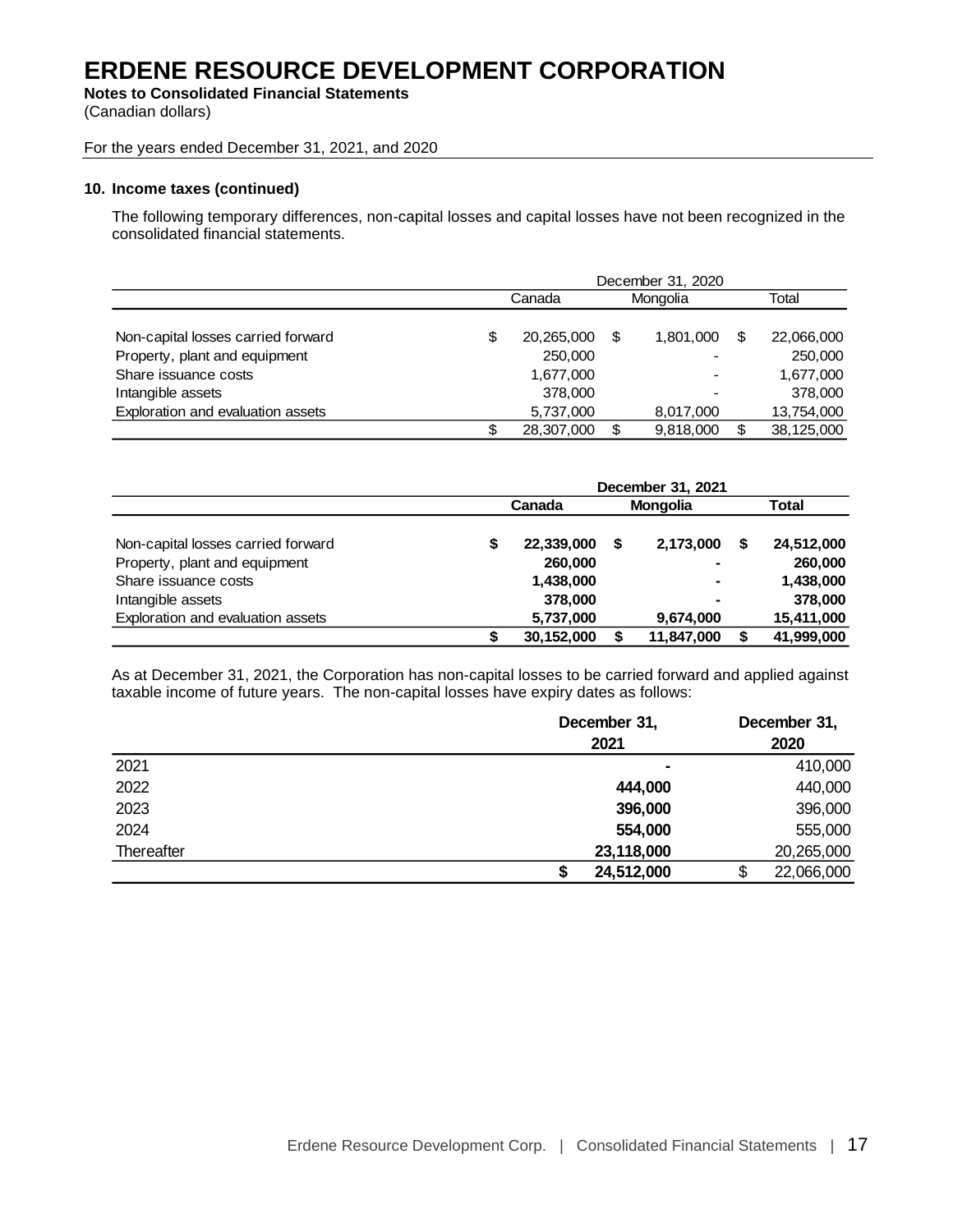**Notes to Consolidated Financial Statements**

(Canadian dollars)

For the years ended December 31, 2021, and 2020

### **11. Share capital and contributed surplus**

#### Authorized

An unlimited number of common shares with no par value.

#### Issued

On October 12, 2021, the Corporation closed a non-brokered private placement offering of common shares on the Mongolian Stock Exchange ("MSE") for gross proceeds of MNT14,249,999,530 (\$6,171,093). The private placement consisted of the sale of 17,484,662 common shares at a price of MNT815 (\$0.353). Erdene paid a cash commission to the underwriters of \$401,031. In addition, the Corporation incurred \$176,653 in share issue costs on the private placement, resulting in net proceeds of \$5,593,409.

On August 11, 2020, the Corporation closed a non-brokered private placement equity financing for gross proceeds of \$19,999,998. The private placement consisted of the sale of 33,333,333 Subscription Receipts at a price of \$0.45 per Subscription Receipt, to 2176423 Ontario Ltd., an entity controlled by Mr. Eric Sprott, and the concurrent sale of 11,111,108 Units at a price of \$0.45 per Unit. Each Unit consisted of one common share and one warrant. Warrants are exercisable by the holder into one common share of the Corporation within two years of the closing date at a price of \$0.60 per common share. The Subscription Receipts were converted to Units on August 11, 2020, following the receipt of approvals from shareholders holding more than 50% of the common shares by written consent in accordance with the requirements of the TSX and the European Bank for Reconstruction and Development. Erdene paid finder's fees in the aggregate of \$918,725 and issued 400,611 finder's warrants in connection with the private placement. In addition, the Corporation paid \$146,897 in share issue costs on the private placement, resulting in net proceeds of \$18,934,376.

#### **Warrants**

During the year ended December 31, 2021, 7,544,750 warrants were exercised at a weighted average exercise price of \$0.30. Additionally, 22,707,994 warrants expired during 2021.

On August 11, 2020, 44,845,052 warrants were issued as part of the non-brokered common share private placement. Each warrant entitles the holder to purchase one common share of the Corporation at a price of \$0.60 if exercised within 24 months of the closing date and expires on August 11, 2022.

The following table summarizes the continuity of the warrants for the years ended December 31, 2021, and 2020:

|                            | December 31, 2021 |                |                | December 31, 2020 |            |          |                |
|----------------------------|-------------------|----------------|----------------|-------------------|------------|----------|----------------|
|                            |                   |                | Weighted       |                   | Weighted   |          |                |
|                            | Number of         |                | average        | Number of         | average    |          |                |
|                            | warrants          | exercise price |                |                   |            | warrants | exercise price |
| Outstanding at January 1   | 75,097,796        | S              | 0.55           | 30,252,744        | \$<br>0.47 |          |                |
| <b>Issued</b>              | ۰                 |                | $\blacksquare$ | 44,845,052        | 0.60       |          |                |
| Exercised                  | (7, 544, 750)     |                | 0.30           |                   |            |          |                |
| Expired                    | (22,707,994)      |                | 0.55           | ۰                 |            |          |                |
| Outstanding at December 31 | 44,845,052        |                | 0.60           | 75,097,796        | \$<br>0.55 |          |                |
| Exercisable at December 31 | 44,845,052        |                | 0.60           | 75,097,796        | \$<br>0.55 |          |                |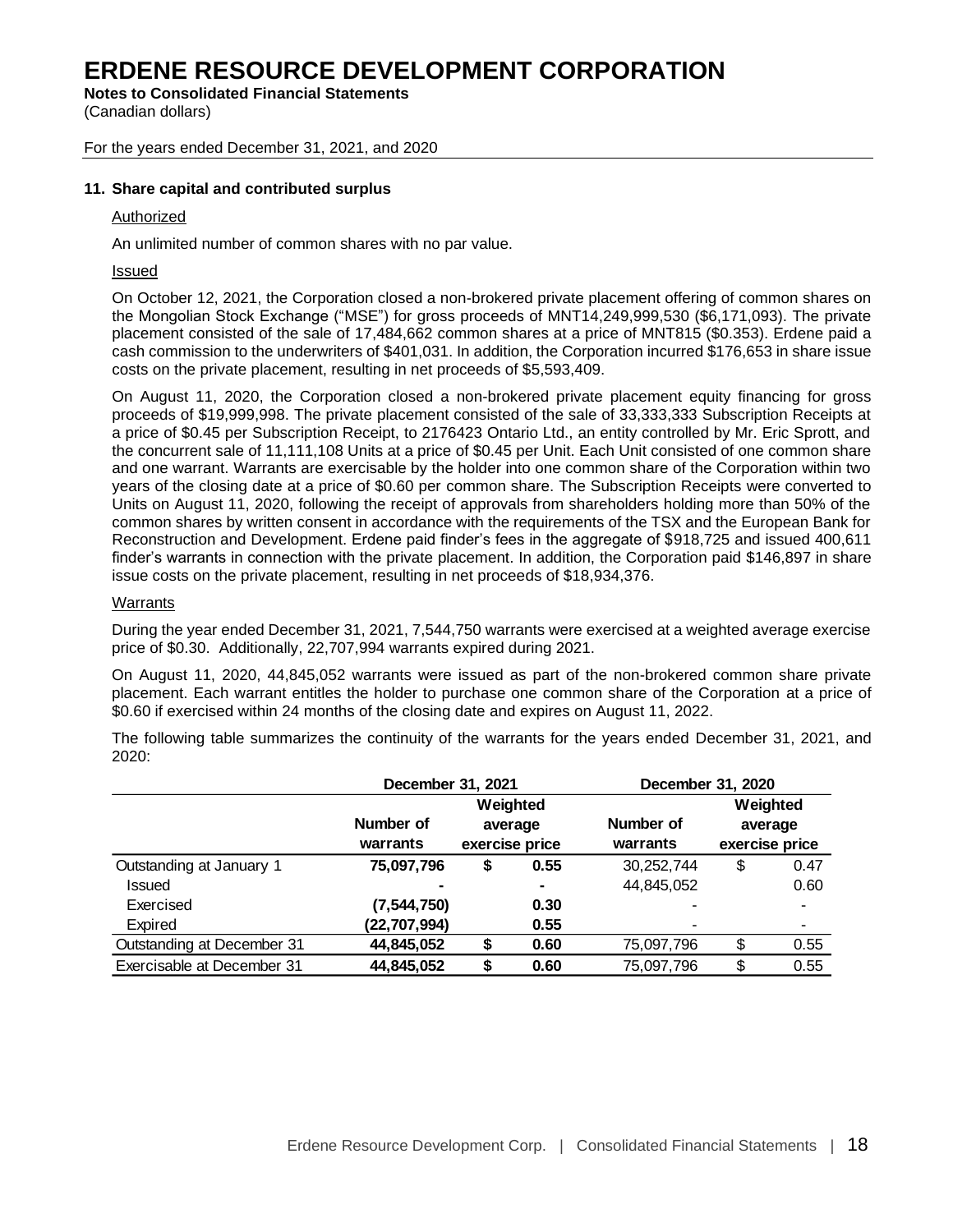**Notes to Consolidated Financial Statements**

(Canadian dollars)

For the years ended December 31, 2021, and 2020

## **11. Share capital and contributed surplus (continued)**

The remaining contractual lives of warrants outstanding at December 31, 2021, are as follows:

| <b>Exercise price</b> | <b>Number of warrants</b><br>outstanding | Weighted average<br>remaining<br>contractual life<br>(years) |
|-----------------------|------------------------------------------|--------------------------------------------------------------|
| \$0.60                | 44,845,052                               | 0.61                                                         |
|                       | 44,845,052                               | 0.61                                                         |

The fair value of each warrant granted is estimated at the time of grant using a Black-Scholes warrant pricing model with weighted-average assumptions for grants as follows:

|                                        | <b>Year Ended</b> |         |  |
|----------------------------------------|-------------------|---------|--|
|                                        | December 31, 2020 |         |  |
| Share price at grant date              | \$                | 0.53    |  |
| Exercise price                         | \$                | 0.60    |  |
| Risk-free interest rate                |                   | 0.3%    |  |
| Expected life                          | 2.0 years         |         |  |
| Expected volatility                    |                   | 70%     |  |
| Expected dividends                     |                   | $0.0\%$ |  |
| Weighted average grant date fair value | S                 | 0.18    |  |

Expected volatility is estimated considering historic average share price volatility.

### Stock options

The Corporation has a rolling 10% incentive stock option plan (the "Plan") under which options to purchase common shares of the Corporation may be granted to directors, officers, employees and consultants of the Corporation. Under the Plan, the terms and conditions of each grant of options are determined by the Board of Directors. If there are no terms specified upon grant, options vest immediately on the grant date. The number of common shares subject to options granted under the Plan is limited to 10% of the issued and outstanding common shares of the Corporation and no one person may receive in excess of 5% of the outstanding common shares of the Corporation at the time of grant (on a non-diluted basis).

During the year ended December 31, 2021, 3,925,000 options were granted at a weighted average exercise price of \$0.38 (2020 – 3,910,000 options granted at average exercise price of \$0.45). Also 900,000 options were exercised at an average price of \$0.35 generating proceeds of \$318,400 (2020 – 2,175,000 options exercised at average price of \$0.16 for proceeds of \$344,300). During the year ended December 31, 2021, 960,000 options expired (2020 – 250,000 options forfeited).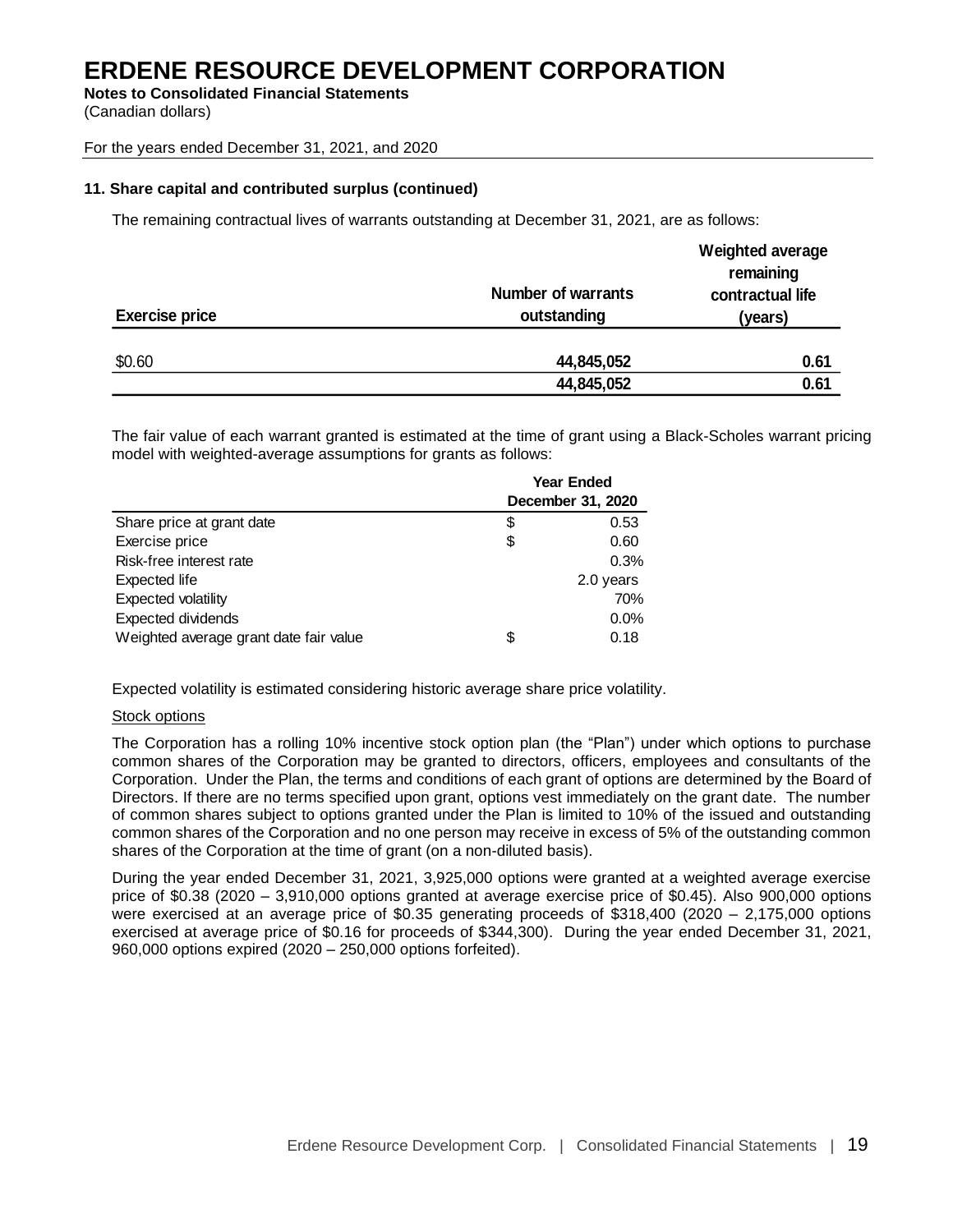**Notes to Consolidated Financial Statements**

(Canadian dollars)

For the years ended December 31, 2021, and 2020

## **11. Share capital and contributed surplus (continued)**

The changes in stock options during the years ended December 31, 2021, and 2020 were as follows:

|                                  | December 31, 2021                                       |    |              | December 31, 2020          |    |                                    |  |
|----------------------------------|---------------------------------------------------------|----|--------------|----------------------------|----|------------------------------------|--|
|                                  | Weighted average<br>Number of options<br>exercise price |    |              | Number of options          |    | Weighted average<br>exercise price |  |
| Outstanding at January 1         | 13,790,000                                              | \$ | 0.46         | 12,305,000                 | \$ | 0.41                               |  |
| Granted                          | 3,925,000                                               |    | 0.38         | 3,910,000                  |    | 0.45                               |  |
| Expired / Forfeited<br>Exercised | (960,000)<br>(900, 000)                                 |    | 0.36<br>0.35 | (250,000)<br>(2, 175, 000) |    | 0.22<br>0.16                       |  |
| Outstanding at December 31       | 15,855,000                                              |    | 0.45         | 13,790,000                 | \$ | 0.46                               |  |
| Exercisable at December 31       | 15,855,000                                              | S  | 0.45         | 13,790,000                 | \$ | 0.46                               |  |

All stock options granted in 2021 and 2020 vested immediately and have a five-year term. The following table summarizes information concerning outstanding options at December 31, 2021.

|                    | December 31, 2021        |                | December 31, 2020 |                |
|--------------------|--------------------------|----------------|-------------------|----------------|
| <b>Expiry date</b> | <b>Number of Options</b> | Exercise price | Number of Options | Exercise price |
| June 15, 2021      |                          |                | 1,825,000         | 0.36           |
| March 31, 2022     | 2,445,000                | 0.87           | 2,445,000         | 0.87           |
| July 18, 2022      | 150,000                  | 0.89           | 150,000           | 0.89           |
| February 4, 2023   | 50,000                   | 0.50           | 50,000            | 0.50           |
| March 13, 2023     | 100,000                  | 0.40           | 100,000           | 0.40           |
| June 14, 2023      | 2,780,000                | 0.40           | 2,780,000         | 0.40           |
| October 15, 2023   | 150,000                  | 0.27           | 150,000           | 0.27           |
| June 20, 2024      | 2,195,000                | 0.20           | 2,230,000         | 0.20           |
| November 29, 2024  | 100,000                  | 0.18           | 100,000           | 0.18           |
| December 20, 2024  | 50,000                   | 0.18           | 50,000            | 0.18           |
| February 11, 2025  | 50,000                   | 0.27           | 50,000            | 0.27           |
| May 13, 2025       | 500,000                  | 0.22           | 500,000           | 0.22           |
| August 27, 2025    | 3,160,000                | 0.49           | 3,160,000         | 0.49           |
| December 1, 2025   | 200,000                  | 0.38           | 200,000           | 0.38           |
| January 29, 2026   | 100,000                  | 0.43           |                   |                |
| June 23, 2026      | 3,275,000                | 0.37           |                   |                |
| August 18, 2026    | 450,000                  | 0.43           |                   |                |
| October 28, 2026   | 100,000                  | 0.43           |                   |                |
|                    | 15,855,000               | \$<br>0.45     | 13,790,000        | \$<br>0.46     |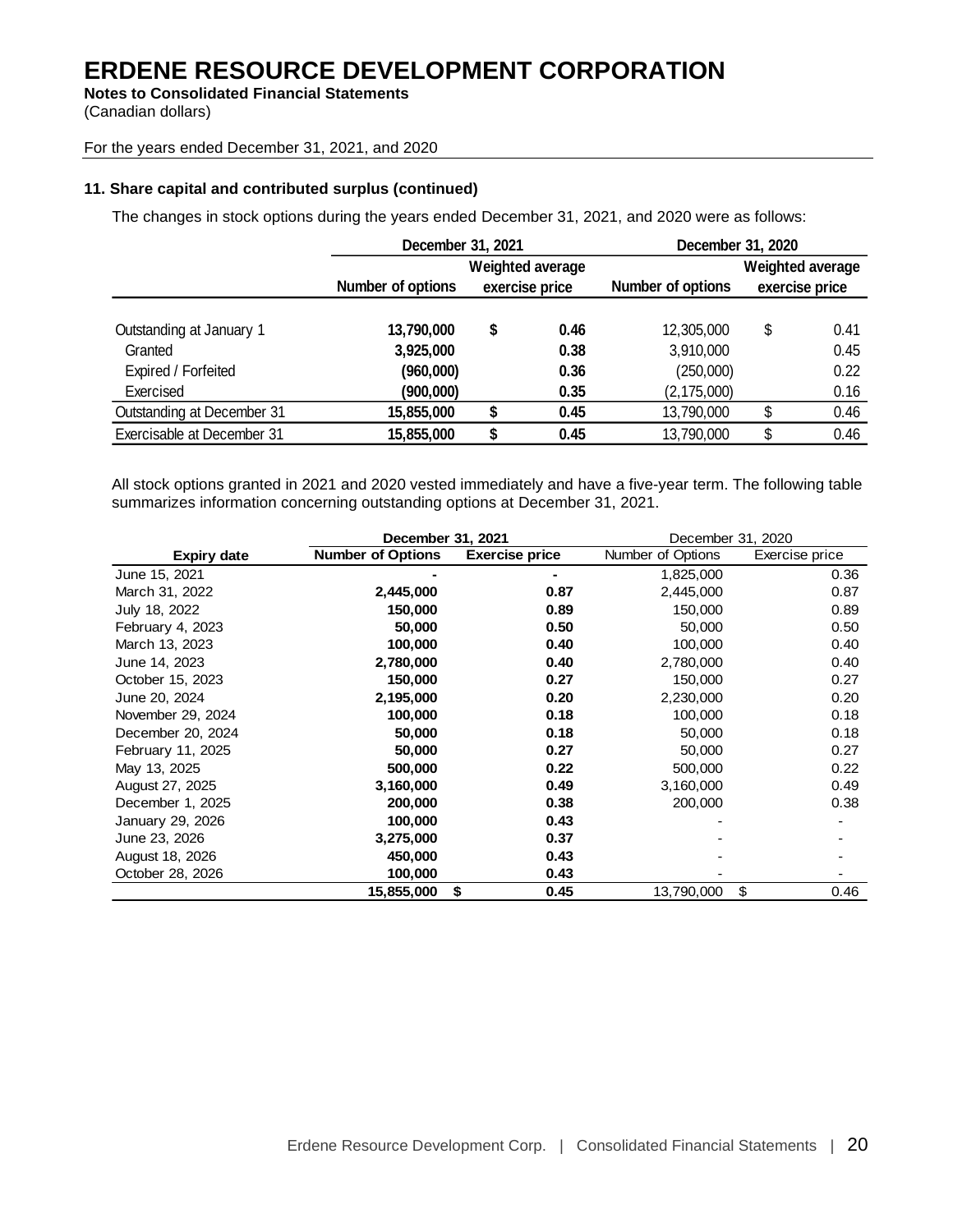**Notes to Consolidated Financial Statements**

(Canadian dollars)

#### For the years ended December 31, 2021, and 2020

### **11. Share capital and contributed surplus (continued)**

The fair value of each option granted is estimated at the time of grant using a Black-Scholes option pricing model with weighted-average assumptions for grants as follows:

|                                        |                   | <b>Year Ended</b> | <b>Year Ended</b> |           |
|----------------------------------------|-------------------|-------------------|-------------------|-----------|
|                                        | December 31, 2021 |                   | December 31, 2020 |           |
| Share price at grant date              | S                 | 0.38              | \$                | 0.44      |
| Exercise price                         | \$                | 0.38              | \$                | 0.45      |
| Risk-free interest rate                |                   | 0.7%              |                   | 0.3%      |
| Expected life                          |                   | 3.5 years         |                   | 3.7 years |
| Expected volatility                    |                   | 64%               |                   | 70%       |
| <b>Expected dividends</b>              |                   | $0.0\%$           |                   | $0.0\%$   |
| Weighted average grant date fair value | S                 | 0.17              | S                 | 0.21      |

Expected volatility is estimated considering historic average share price volatility.

Options issued in 2021 resulted in a charge of \$653,525 to share based compensation included in exploration expenses and in corporate and administration expenses (2020 – \$833,650).

### Deferred share units

In 2013, the Corporation adopted a deferred share unit ("DSU") plan to align the long-term incentive compensation of certain officers, directors and senior management with the drivers of long-term shareholder value. Under the Erdene DSU plan, the Corporation may grant DSUs to eligible plan members in such number and at such times as is determined by the Board of Directors as a bonus or in respect of services rendered by the plan member or otherwise as compensation. On the grant date, DSUs vest immediately and plan members are credited with the DSUs granted to them. Upon termination or death of the plan member, the Corporation pays the then market value of the plan member's shares either in cash or in shares, at the sole discretion of the Corporation. Since the type of payout is at the discretion of the Corporation, and the Corporation does not intend to cash settle awards under the plan, the plan is accounted for as an equity settled plan.

During the year ended December 31, 2021, the Corporation granted 1,070,526 DSUs with an average fair value of \$0.39 per DSU (2020 – 1,115,198 DSUs with fair value of \$0.34 per DSU). The fair value of \$417,553 (2020 – \$378,007) was charged to share based compensation included in exploration expenses and corporate and administration expenses. Erdene issued no shares from the DSU plan during the year ended December 31, 2021 (2020 – 719,212 shares at \$0.18 per DSU).

|                                                      | <b>Year Ended</b> |                   | <b>Year Ended</b> |
|------------------------------------------------------|-------------------|-------------------|-------------------|
|                                                      |                   | December 31, 2021 | December 31, 2020 |
| Five day volume weighted average price at grant date |                   | 0.39              | 0.34              |

The following table summarizes the continuity of DSUs for the years ended December 31, 2021, and 2020:

|                            | December 31, 2021     | December 31, 2020     |
|----------------------------|-----------------------|-----------------------|
|                            | <b>Number of DSUs</b> | <b>Number of DSUs</b> |
| Outstanding at January 1   | 5,032,836             | 4,636,850             |
| Granted                    | 1,070,526             | 1,115,198             |
| <b>Issued</b>              | $\blacksquare$        | (719, 212)            |
| Outstanding at December 31 | 6,103,362             | 5,032,836             |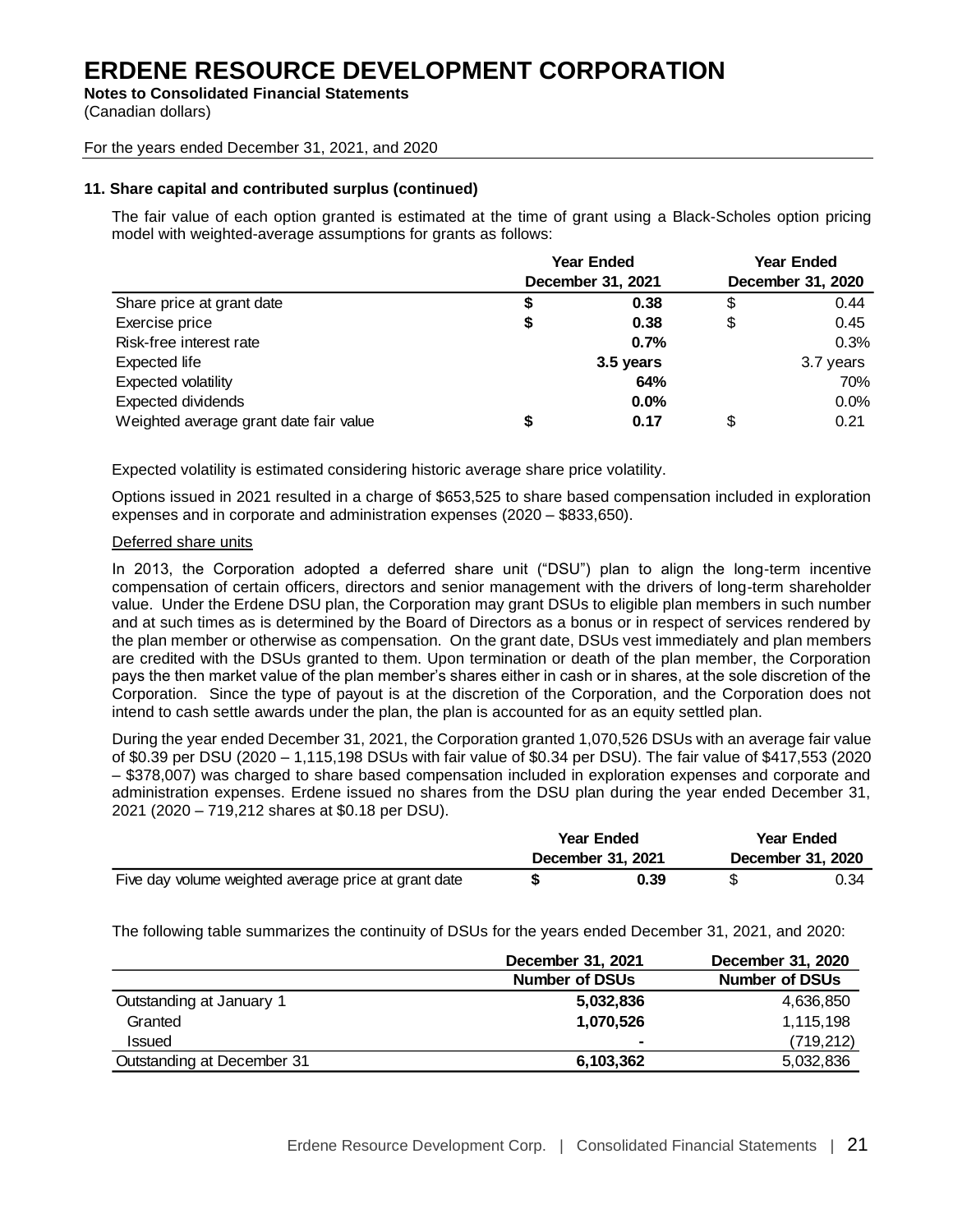**Notes to Consolidated Financial Statements**

(Canadian dollars)

For the years ended December 31, 2021, and 2020

## **11. Share capital and contributed surplus (continued)**

#### Share-based compensation

For the year ended December 31, 2021, the Corporation charged a total of \$1,071,078 of stock-based compensation expense to the statement of comprehensive loss  $(2020 - $1,211,657)$  of which \$439,463 is attributable to exploration expenses (2020 – \$522,970), reflecting the fair value of stock options and DSUs issued, as noted above.

### **12. Exploration and evaluation expenses**

The following table summarizes exploration and evaluation expenses for the years ended December 31, 2021, and 2020:

|                             | For the year ended December 31 |           |  |           |
|-----------------------------|--------------------------------|-----------|--|-----------|
|                             |                                | 2021      |  | 2020      |
| Depreciation & amortization | Ъ                              | 45.131    |  | 17.541    |
| Direct costs                |                                | 2,806,841 |  | 522,761   |
| Employee compensation costs |                                | 454,405   |  | 309,539   |
| Share-based compensation    |                                | 439,463   |  | 522,970   |
|                             |                                | 3,745,840 |  | 1,372,811 |

## **13. Corporate and administration expenses**

The following table summarizes corporate and administration expenses for the years ended December 31, 2021, and 2020.

|                                  | For the year ended December 31 |           |    |           |
|----------------------------------|--------------------------------|-----------|----|-----------|
|                                  |                                | 2021      |    | 2020      |
| Administrative services          | \$                             | 549,525   | \$ | 459,085   |
| Depreciation and amortization    |                                | 37,350    |    | 36,850    |
| Directors fees and expenses      |                                | 113,831   |    | 64,647    |
| Investor relations and marketing |                                | 211,425   |    | 223,136   |
| Office and sundry                |                                | 95,843    |    | 81,221    |
| Professional fees                |                                | 243,142   |    | 219,014   |
| Regulatory compliance            |                                | 80.104    |    | 87,676    |
| Share-based compensation         |                                | 631,615   |    | 688,687   |
| Travel and accommodations        |                                | 10,965    |    | 8,589     |
|                                  |                                | 1,973,800 | \$ | 1,868,905 |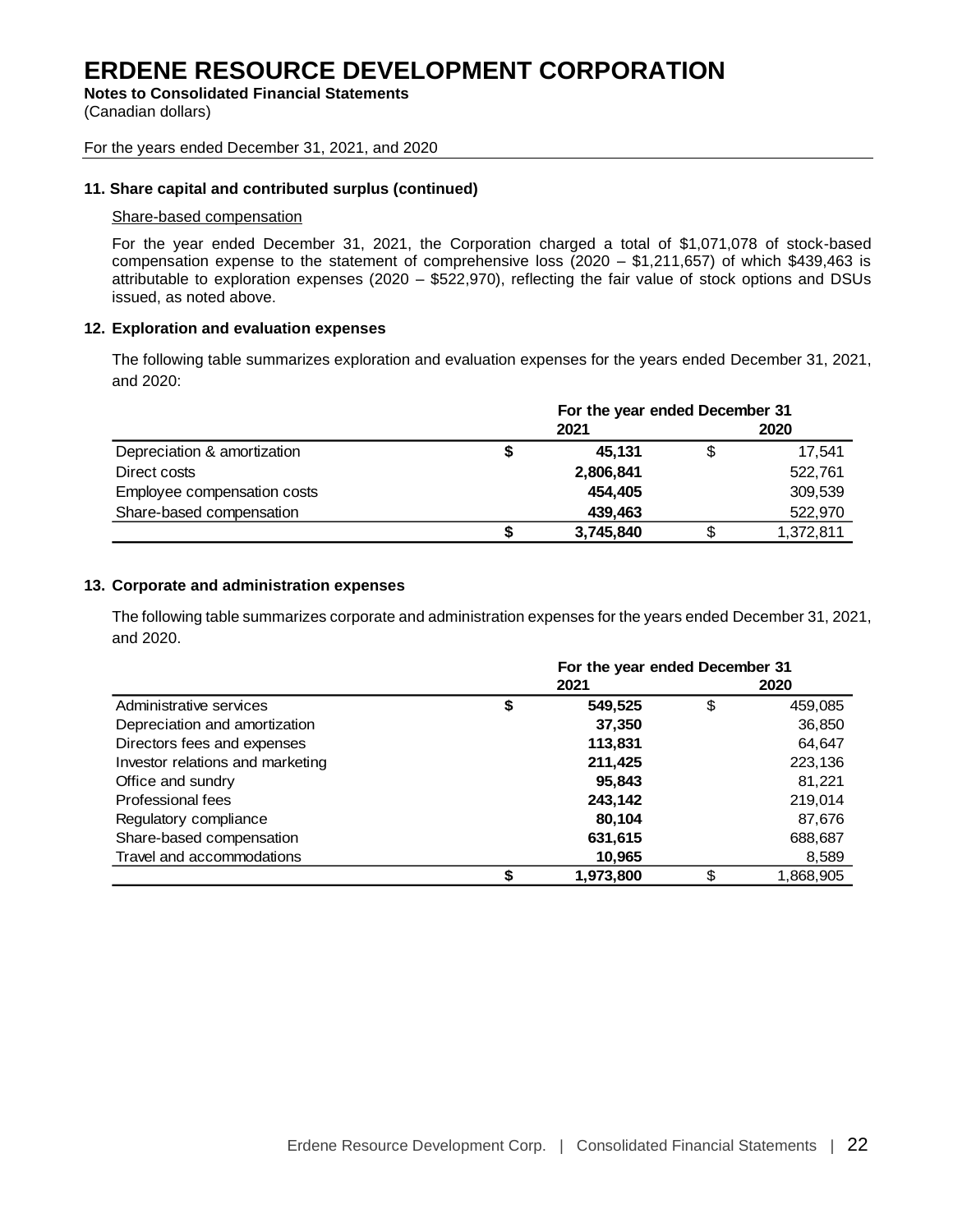**Notes to Consolidated Financial Statements**

(Canadian dollars)

For the years ended December 31, 2021, and 2020

### **14. Financial instruments**

#### **Credit risk:**

The carrying amount of financial assets represents the maximum credit exposure. The maximum exposure to credit risk at the reporting date was:

|                           | <b>Carrying Amount</b> |           |                      |            |
|---------------------------|------------------------|-----------|----------------------|------------|
|                           | December 31,<br>2021   |           | December 31,<br>2020 |            |
| Cash and cash equivalents |                        | 7,063,051 | \$                   | 12,800,728 |
| <b>Receivables</b>        |                        | 23,784    |                      | 89,344     |
|                           |                        | 7,086,835 | \$                   | 12,890,072 |

The Corporation manages credit risk by holding the majority of its cash and cash equivalents with high quality financial institutions in Canada, where management believes the risk of loss to be low. At December 31, 2021, \$270,113 or 3% of the balance of cash was held in banks outside Canada (2020 - \$133,130 or 1%).

#### **Liquidity risk:**

Liquidity risk is the risk that the Corporation will encounter difficulty in meeting the obligations associated with its financial liabilities that are settled by delivering cash or another financial asset. The Corporation's approach to managing liquidity is to ensure, to the extent possible, that it will always have sufficient liquidity to meet its liabilities when due, under both normal and stressed conditions.

#### **Market risk:**

Market risk is the risk of loss that may arise from changes in market factors such as interest rates, foreign exchange rates, and commodity and equity prices.

a) Interest rate risk

As of December 31, 2021, the Corporation has no interest-bearing debt and is not exposed to any significant interest rate risk.

b) Foreign currency risk

The functional currency of the Corporation is the Canadian dollar, and the functional currency of the Corporation's subsidiaries is the Mongolian tugrik. Additionally, the Corporation incurs expenses in US dollars. Consequently, fluctuations of the Canadian dollar in relation to other currencies impacts the fair value of financial assets, liabilities and operating results. Financial assets and liabilities subject to currency translation risk primarily include US dollar denominated cash, accounts payable and accrued liabilities, as well as the Corporation's net investment in its Mongolian subsidiaries. The Corporation maintains US dollar bank accounts in Canada.

The Corporation's exposure to US dollar currency risk was as follows:

|                           | December 31,<br>2021 |  | December 31,<br>2020 |  |
|---------------------------|----------------------|--|----------------------|--|
| Cash and cash equivalents | 3,373,167            |  | 292,895              |  |
| Trade and other payables  | (334, 937)           |  | (223, 503)           |  |
|                           | 3,038,230            |  | 69,392               |  |

A 10% change in the US dollar exchange rate would affect net and comprehensive loss and deficit by approximately \$303,800 (December 31, 2020 - \$6,900).